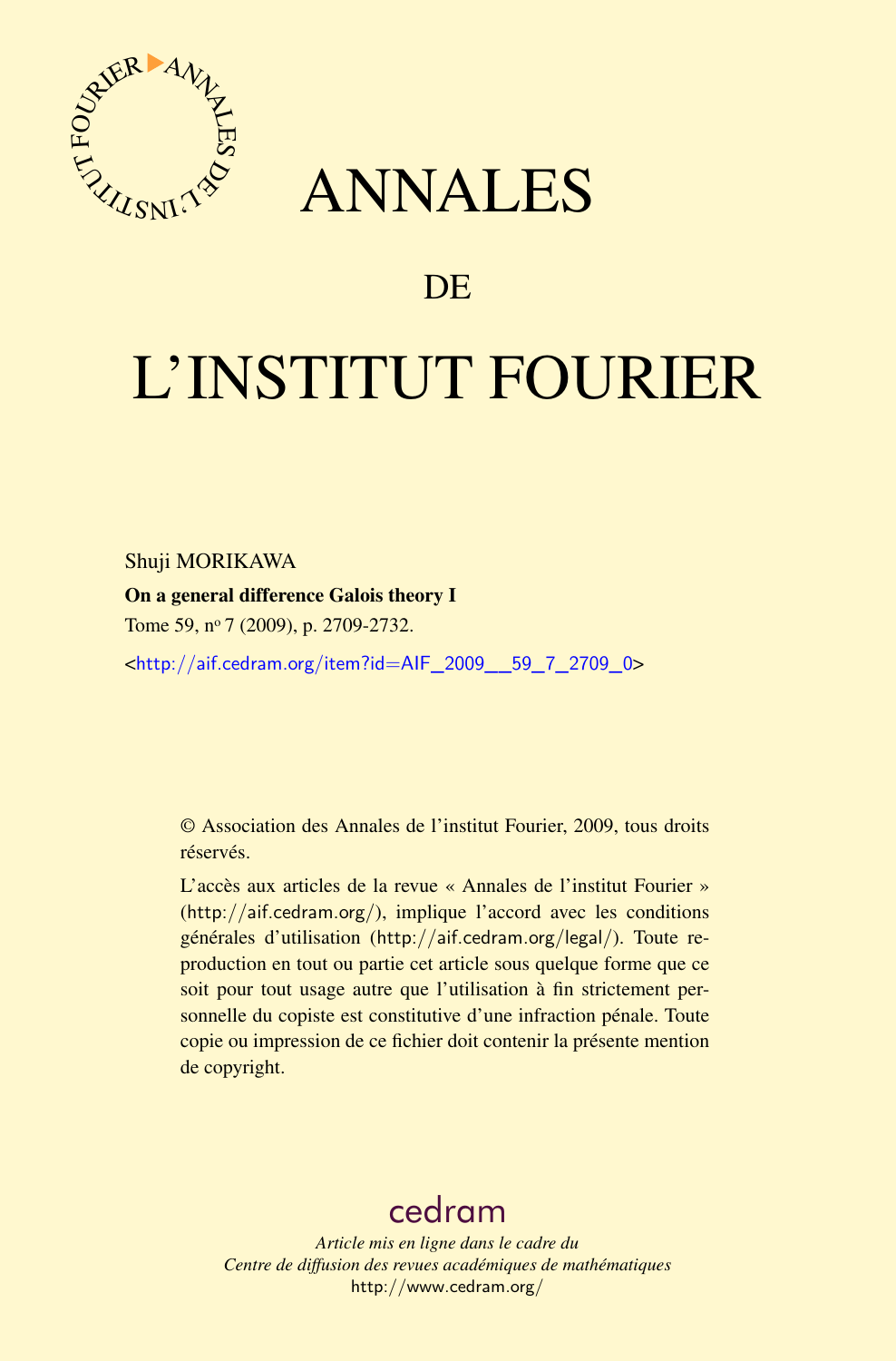#### ON A GENERAL DIFFERENCE GALOIS THEORY I

#### **by Shuji MORIKAWA**

Abstract. — We know well difference Picard-Vessiot theory, Galois theory of linear difference equations. We propose a general Galois theory of difference equations that generalizes Picard-Vessiot theory. For every difference field extension of characteristic 0, we attach its Galois group, which is a group of coordinate transformation.

Résumé. — La théorie de Picard-Vessiot aux différences, la théorie de Galois des équations aux différences linéaires, est bien connue. Nous proposons une théorie de Galois des équations aux différences générales qui généralise la théorie de Picard-Vessiot. Pour toute extension de corps aux différences de caractéristique 0, nous attachons son groupe de Galois qui est un groupe de transformations de coordonnées.

#### **Introduction**

This is the first part of our general Galois theory, the second part being collaboration [\[8\]](#page-24-0).

In the first part, we propose a general Galois theory of difference equations, which includes in particular Galois theory of *q*-difference equations and as a geometric counterpart, Galois theory of discrete dynamical systems on algebraic varieties. Our theory generalizes Picard-Vessiot theory, Galois theory of linear difference equations ([\[3\]](#page-24-0), [\[9\]](#page-24-0)). For a general Galois theory of differential equations, we have the differential Galois theories of Malgrange and Umemura  $([7], [11], [10], [13], [12])$  $([7], [11], [10], [13], [12])$  $([7], [11], [10], [13], [12])$  $([7], [11], [10], [13], [12])$  $([7], [11], [10], [13], [12])$  $([7], [11], [10], [13], [12])$  $([7], [11], [10], [13], [12])$  $([7], [11], [10], [13], [12])$  $([7], [11], [10], [13], [12])$  $([7], [11], [10], [13], [12])$  $([7], [11], [10], [13], [12])$ . We attach to an arbitrary difference field extension  $L/k$  of characteristic 0, a formal group Inf-gal  $(L/k)$  of infinite dimension in general and of particular type called a Lie-Ritt functor (Definition [2.19\)](#page-13-0).

Keywords: General difference Galois theory, dynamical system, integrable dynamical system, Galois groupoid.

Math. classification: 12Hxx, 37Fxx, 58Hxx, 14Hxx.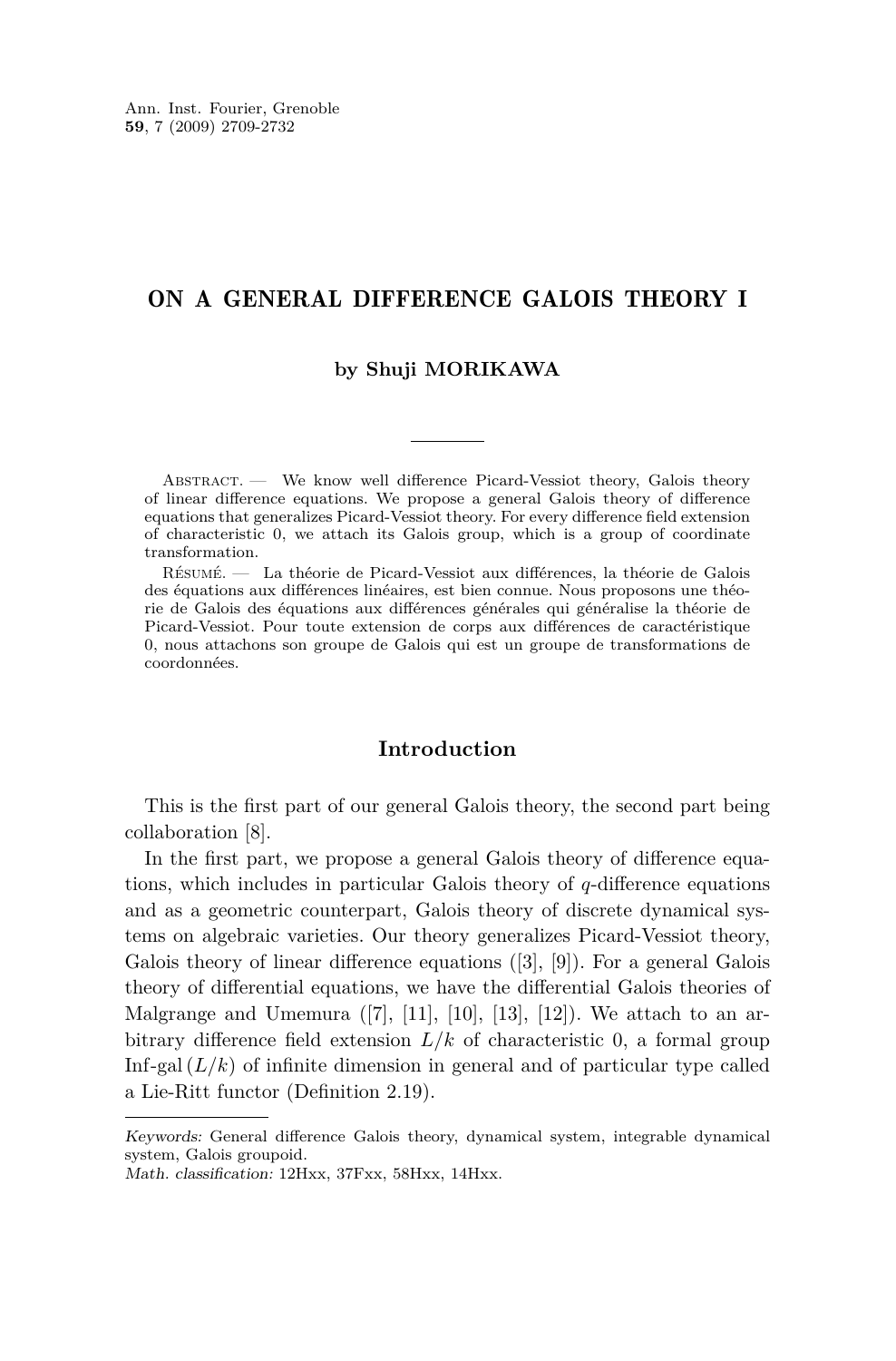<span id="page-2-0"></span>In section 1, we recall the definition of the Lie-Ritt functor, which is a group functor of coordinate transformations defined by a system of partial differential equations.

In section [2,](#page-4-0) we canonically construct a difference-differential ring, the Galois hull  $\mathcal{L}/\mathcal{K}$  for a given difference field extension  $L/k$  (Definition [2.19\)](#page-13-0). Our Galois group Inf-gal  $(L/k)$  is the infinitesimal automorphism group of the difference-differential ring extension *L/K*.

In section [3,](#page-15-0) we show that for a Picard-Vessiot extension  $L/k$ , our Galois group Inf-gal  $(L/k)$  is isomorphic to the Lie algebra Lie Gal  $(L/k)$  of the Galois group  $Gal (L/k)$  in Picard-Vessiot theory (Theorem [3.3\)](#page-17-0).

In section [4,](#page-19-0) we give a conjecture that the canonical morphism Lie  $(\text{Inf-gal}(L/k)) \to \text{Lie}(\text{Inf-gal}(M/k))$  is surjective for a tower of difference field extensions  $L/M/k$  (Conjecture [4.2\)](#page-20-0). We believe that this conjecture is true.

In section [5,](#page-20-0) we give a few examples. The reader finds extensive examples in the second part [\[8\]](#page-24-0).

We explain in the second part [\[8\]](#page-24-0), how our Galois group Inf-gal  $(L/k)$  is related with Malgrange's Galois *D*-groupoid ([\[1\]](#page-24-0), [\[2\]](#page-24-0), [\[4\]](#page-24-0), [\[7\]](#page-24-0)). We expect that we can apply our method to establish a general Galois theory for differential equations in [\[5\]](#page-24-0) and [\[6\]](#page-24-0).

I would like to express my thanks to my advisor Prof. H. Umemura for giving me the opportunity to carry out these studies. My thanks should also go to Dr. F. Heiderich who carefully read the first version of the paper, pointed out an error in the proof of Theorem [2.15](#page-10-0) and improved English.

All the rings except for Lie algebras are assumed to be commutative, to have a unit element and to contain the rational number field  $\mathbb{Q}$ . We denote by N the set of natural numbers and 0. Namely,  $\mathbb{N} := \{0, 1, 2, \ldots\}$ .

#### **1. Lie-Ritt functor**

Let us recall the framework in sections 1, [2](#page-4-0) of [\[10\]](#page-24-0). Let  $A$  be a ring,  $N(A)$ be the ideal that consists of all nilpotent elements of *A*. For indeterminates  $x_1, x_2, \ldots, x_n$ ,  $A[[x_1, x_2, \ldots, x_n]]$  is the ring of formal power series with coefficients in *A*. We define  $\Gamma_n(A)$  by setting

$$
\Gamma_n(A) = \{ \Phi = (\phi_1, \phi_2, \dots, \phi_n) | \phi_i \in A[[x_1, x_2, \dots, x_n]] \text{ for all } 1 \le i \le n, \Phi \equiv (x_1, x_2, \dots, x_n) \mod N(A)[[x_1, x_2, \dots, x_n]]^n \}.
$$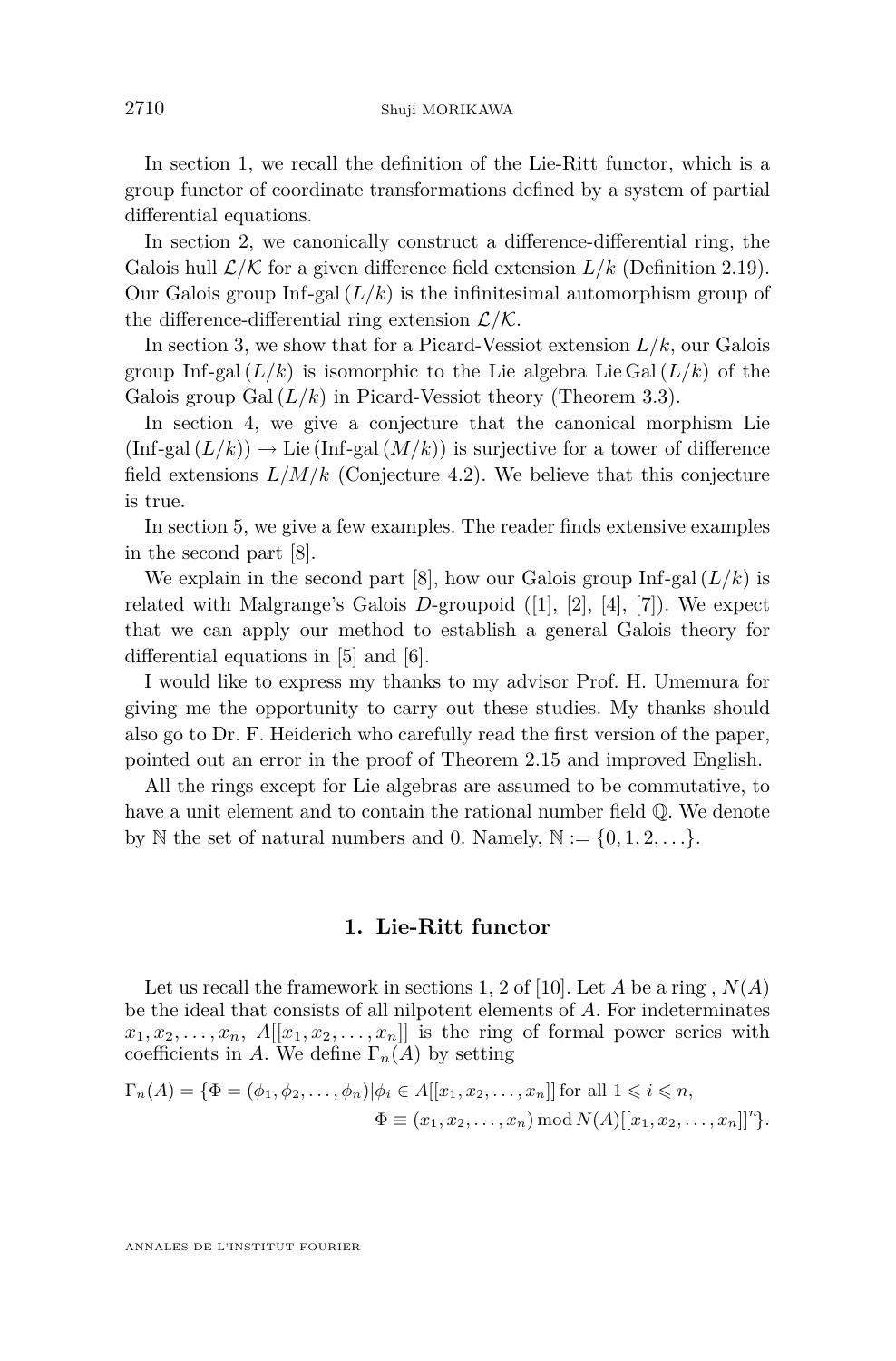LEMMA 1.1. — Let  $\Phi = (\phi_1, \phi_2, \dots, \phi_n), \Psi = (\psi_1, \psi_2, \dots, \psi_n)$  be elements of  $\Gamma_n(A)$ . We define the multiplication of  $\Phi$  and  $\Psi$  as the composite

$$
\Phi \circ \Psi = (\psi_1(\phi_1, \phi_2, \dots, \phi_n), \dots, \psi_n(\phi_1, \phi_2, \dots, \phi_n)).
$$

Then  $\Gamma_n(A)$  is a group.

 $Proof.$  — See Proposition 1.6 of [\[10\]](#page-24-0).

Let *R* be a  $\mathbb{O}$ -algebra. The category  $(\text{Alg}/R)$  is the category of *R*-algebras and the category (Group) is the category of groups.

DEFINITION  $1.2.$  — The group functor

$$
\Gamma_{nR}
$$
: (Alg/R)  $\rightarrow$  (Group),  $A \mapsto \Gamma_n(A)$ 

is called the Lie-Ritt functor of all the infinitesimal coordinate transformations of *n*-variables defined over *R*.

 $R[[x]] \cong R[[x_1, x_2, \ldots, x_n]]$  is a differential ring with derivations  ${$ *∂/∂x<sub>i</sub>* $}$ <sub>1≤*i*≤*n*</sub>.

Let  $\{\phi_1, \phi_2, \ldots, \phi_n\}$  be independent variables or symbols. For  $J = (j_1, j_2, \ldots, j_n)$  $\dots, j_n) \in \mathbb{N}^n$  and  $1 \leqslant l \leqslant n$ , we introduce the symbols

$$
\frac{\partial^{|J|}\phi_l}{\partial^j x} := \frac{\partial^{j_1+j_2+\cdots+j_n}\phi_l}{\partial^{j_1}x_1 \partial^{j_2}x_2 \cdots \partial^{j_n}x_n}.
$$

So if we define

$$
\frac{\partial}{\partial x_i} \left( \frac{\partial^{|J|} \phi_l}{\partial^J x} \right) := \frac{\partial^{|J+1_i|} \phi_l}{\partial^{J+1_i} x},
$$

where

$$
1_i=(0,\ldots,\overset{i}{\check{1}},\ldots,0),
$$

then we get a partial differential ring  $R[[x]] [\partial^{[J]} \phi_l / \partial^J x]_{1 \leq l \leq n, J \in \mathbb{N}^n}$  with derivations  $\{\partial/\partial x_i\}_{1\leqslant i\leqslant n}$ . For a differential ideal *I* of

 $R[[x]][\partial^{[J]} \phi_l/\partial^J x]_{1\leqslant l\leqslant n, J\in\mathbb{N}^n},$ 

let *I<sup>A</sup>* be the differential ideal of

$$
A[[x]][\partial^{|J|}\phi_l/\partial^J x]_{1\leqslant l\leqslant n, J\in\mathbb{N}^n}
$$

generated by *I*.

DEFINITION 1.3. — A subgroup functor *G* of  $\Gamma_{nR}$  is called a Lie-Ritt functor if there exists a differential ideal *I* of  $R[[x]][\partial^{[J]} \phi_l/\partial^J x]_{1 \leq l \leq n, J \in \mathbb{N}^n}$ such that

$$
G(A) = \{ \Phi \in \Gamma_{nR}(A) \mid F(\Phi) = 0 \text{ for all } F \in I_A \}
$$

for every *R*-algebra *A*.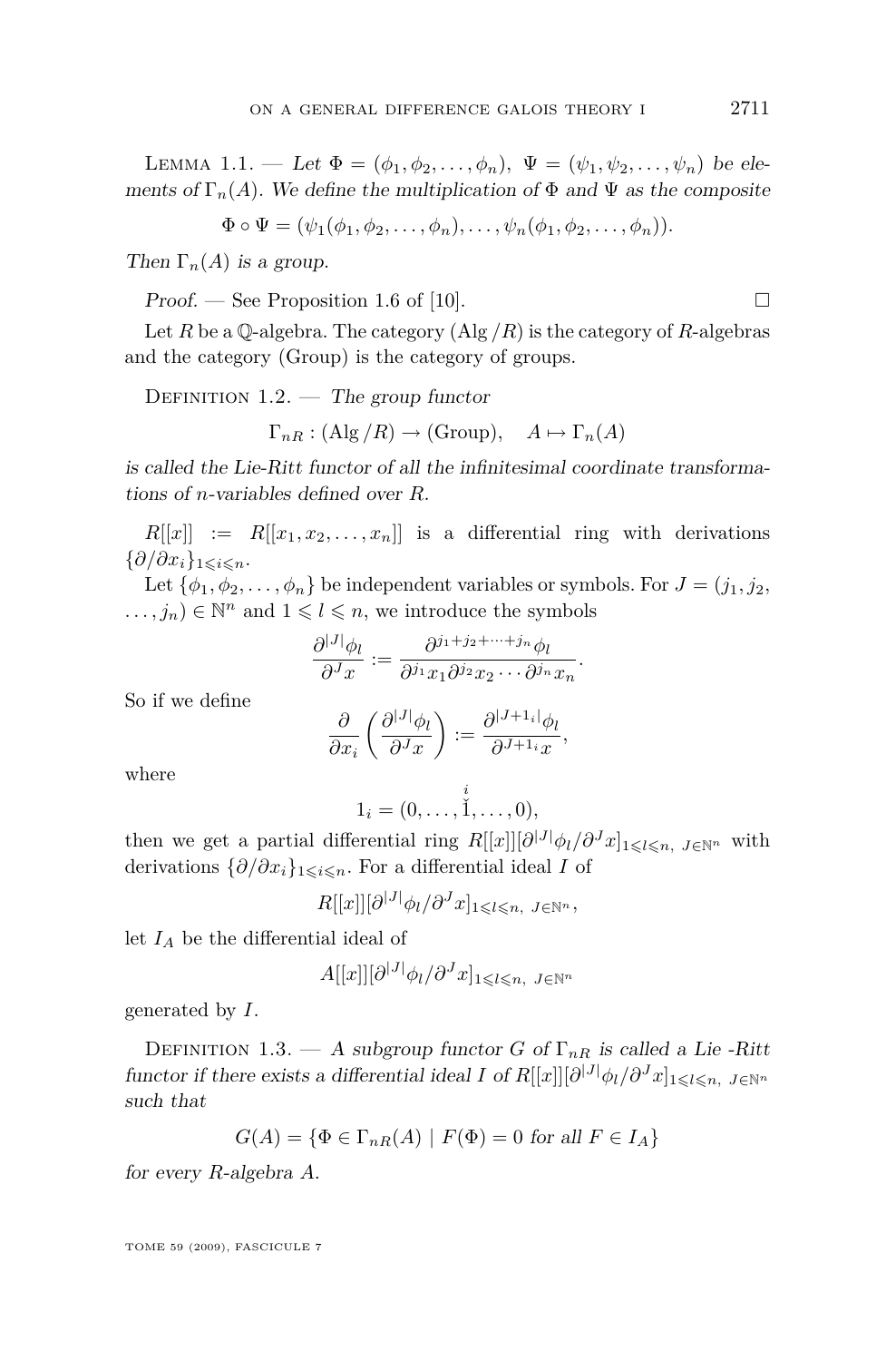<span id="page-4-0"></span>Let *k* be a field of characteristic 0. Let  $G : (\text{Alg}/k) \to (\text{Group})$  be a Lie-Ritt functor from the category  $(\text{Alg}/k)$  of *k*-algebras to the category (Group) of groups. For a *k*-vector space *V* , we define an algebra structure in the *k*-vector space  $k \oplus V$  by defining the multiplication

$$
(a, u)(b, v) = (ab, av + bu)
$$
 for  $(a, u), (b, v) \in k \oplus V$ .

We denote the ring  $k \oplus V$  by  $D(V)$ .

The natural projection  $p : D(V) \to k$ ,  $(a, u) \mapsto a$  induces a group morphism

$$
G(p) : G(D(V)) \to G(k),
$$

so that we get a functor

$$
L_G: (\text{Vect}/k) \to (\text{Set}), \quad V \mapsto L_G(V) = \text{ker}(G(p))
$$

from the category (Vect/k) of  $k$ -vector spaces to the category (Set) of sets.

DEFINITION 1.4. — Let  $A = k[\varepsilon]/(\varepsilon^2)$  and  $p_A : A \to k$ ,  $a + b\varepsilon \mapsto a$  be the natural projection. Then for a Lie-Ritt functor  $G$ , we denote ker $(G(p_A))$ by Lie  $G := L_G(A)$ .

LEMMA 1.5. — If the functor  $L_G$ : (Vect  $/k$ )  $\rightarrow$  (Set) transforms products to products, namely  $L_G(V_1 \times V_2) \cong L_G(V_1) \times L_G(V_2)$  for arbitrary two  $k$ -vector spaces  $V_1, V_2$ , then Lie *G* is a *k*-Lie algebra.

Proof. — See Lemma 2.3 and Proposition 2.14 of [\[10\]](#page-24-0).  $\Box$ 

#### **2. Definition of infinitesimal Galois group of difference field extensions**

DEFINITION 2.1. — A difference ring  $(R, \sigma)$  is a ring R equipped with a morphism  $\sigma: R \to R$ .

Remark  $2.2$ .  $\qquad$  In the Picard-Vessiot theory [\[9\]](#page-24-0), a difference ring is a ring equipped with an automorphism. We have to treat a more general case so that we can apply our theory to concrete equations.

For a ring *A*, we consider the set

$$
F(\mathbb{N}, A) := \{u : \mathbb{N} \to A\}
$$

of functions on  $\mathbb N$  with values in the ring *A*. Since *A* is the ring,  $F(\mathbb N, A)$  has a natural ring structure. In fact, for  $u, v \in F(\mathbb{N}, A)$  and  $n \in \mathbb{N}$ , we define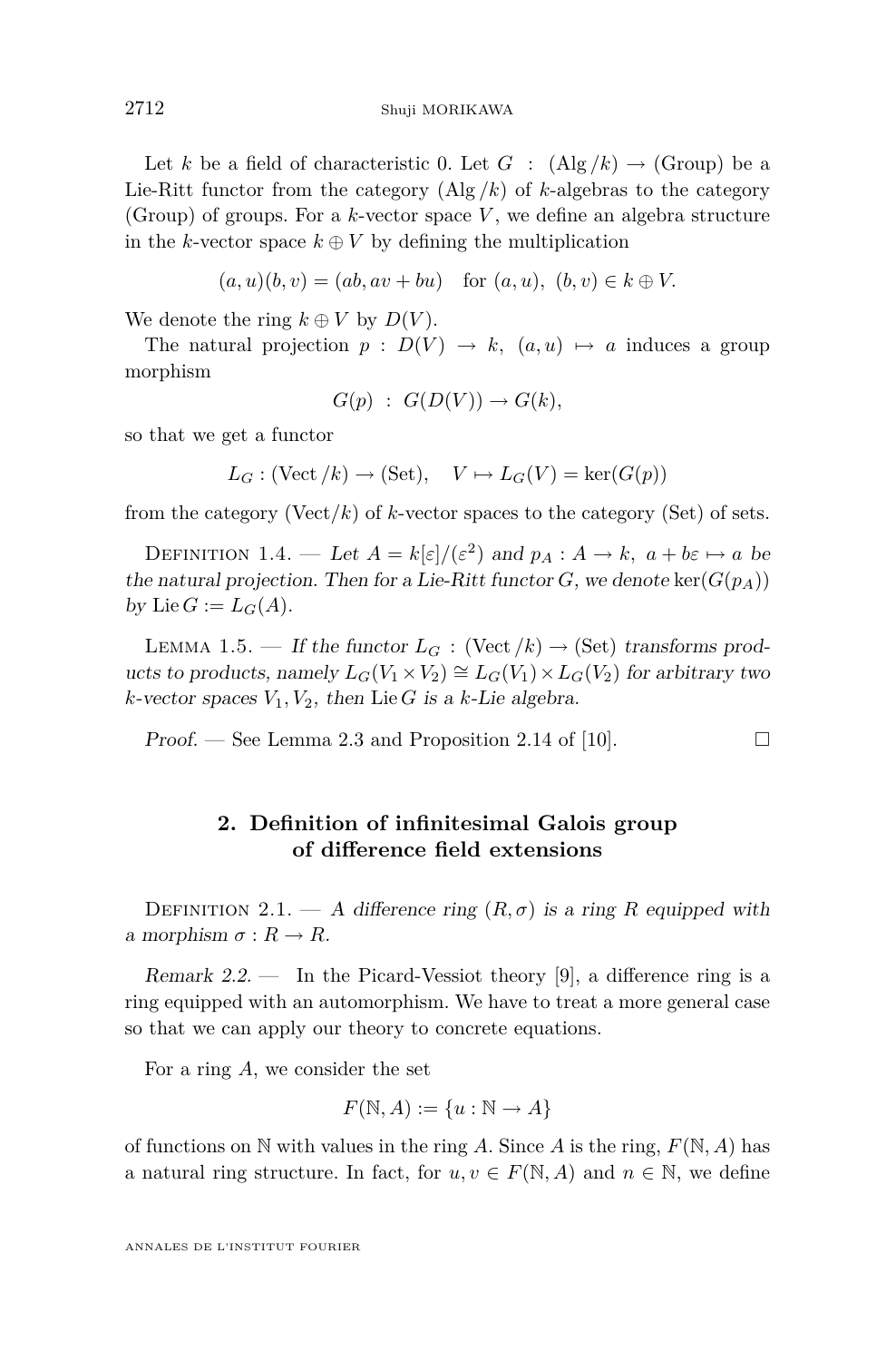<span id="page-5-0"></span>the ring structure by

$$
(u + v)(n) := u(n) + v(n),
$$
  

$$
(u \cdot v)(n) := u(n) \cdot v(n).
$$

Moreover,  $F(\mathbb{N}, A)$  is a difference ring with shift operator  $\Sigma : F(\mathbb{N}, A) \rightarrow$ *F*( $\mathbb{N}, A$ )*.* Namely, for a function  $u \in F(\mathbb{N}, A)$ , we define

$$
\Sigma(u)(n) = u(n+1) \quad \text{for} \quad n \in \mathbb{N}.
$$

Thus we get a difference ring  $(F(N, A), \Sigma)$ .

DEFINITION 2.3. — Let  $(R, \sigma)$  be a difference ring and A a ring. An Euler morphism is a morphism

$$
(R, \sigma) \to (F(\mathbb{N}, A), \Sigma)
$$

of difference algebras.

PROPOSITION 2.4. — Let 
$$
j : A \rightarrow B
$$
 be a ring morphism. Then

$$
\tilde{j}: F(\mathbb{N}, A) \to F(\mathbb{N}, B), \quad u \mapsto (n \mapsto j(u(n)))
$$

is a difference morphism. Namely

$$
(Alg) \to (Difference Alg), \quad A \mapsto F(N, A)
$$

is a functor from the category (Alg) of algebras to the category (Difference Alg) of difference algebras.

 $Proof.$  — This is an evident consequence of the definition.  $\Box$ 

We often denote the difference ring  $(R, \sigma)$  simply by R if there is no danger of confusion of the choice of the operator  $\sigma$ . In this case, the abstract ring *R* of  $(R, \sigma)$  will be denoted by  $R^{\natural}$ .

For an element *a* of a difference ring  $(R, \sigma)$ , we can consider a function

 $u_a: \mathbb{N} \to R^{\natural}, \quad n \mapsto \sigma^n(a)$ 

on  $\mathbb N$  so that  $u_a \in F(\mathbb N, R^{\natural})$ .

PROPOSITION  $2.5.$  — The map

$$
\iota_R : (R, \sigma) \to (F(\mathbb{N}, R^{\natural}), \Sigma), \quad a \mapsto u_a
$$

is an injective Euler morphism.

Proof. — The map  $\iota_R$  is a difference morphism because  $\sigma$  is a difference morphism. Let  $\iota_R(a) = \iota_R(b)$ . Then  $a = \iota_R(a)(0) = \iota_R(b)(0) = b$ . Therefore *ιR* is injective. □

By Proposition 2.5, we have an isomorphism  $(R, \sigma) \cong (\iota_R(R), \Sigma)$ . So we may identify the difference operator  $\sigma$  with  $\Sigma$ .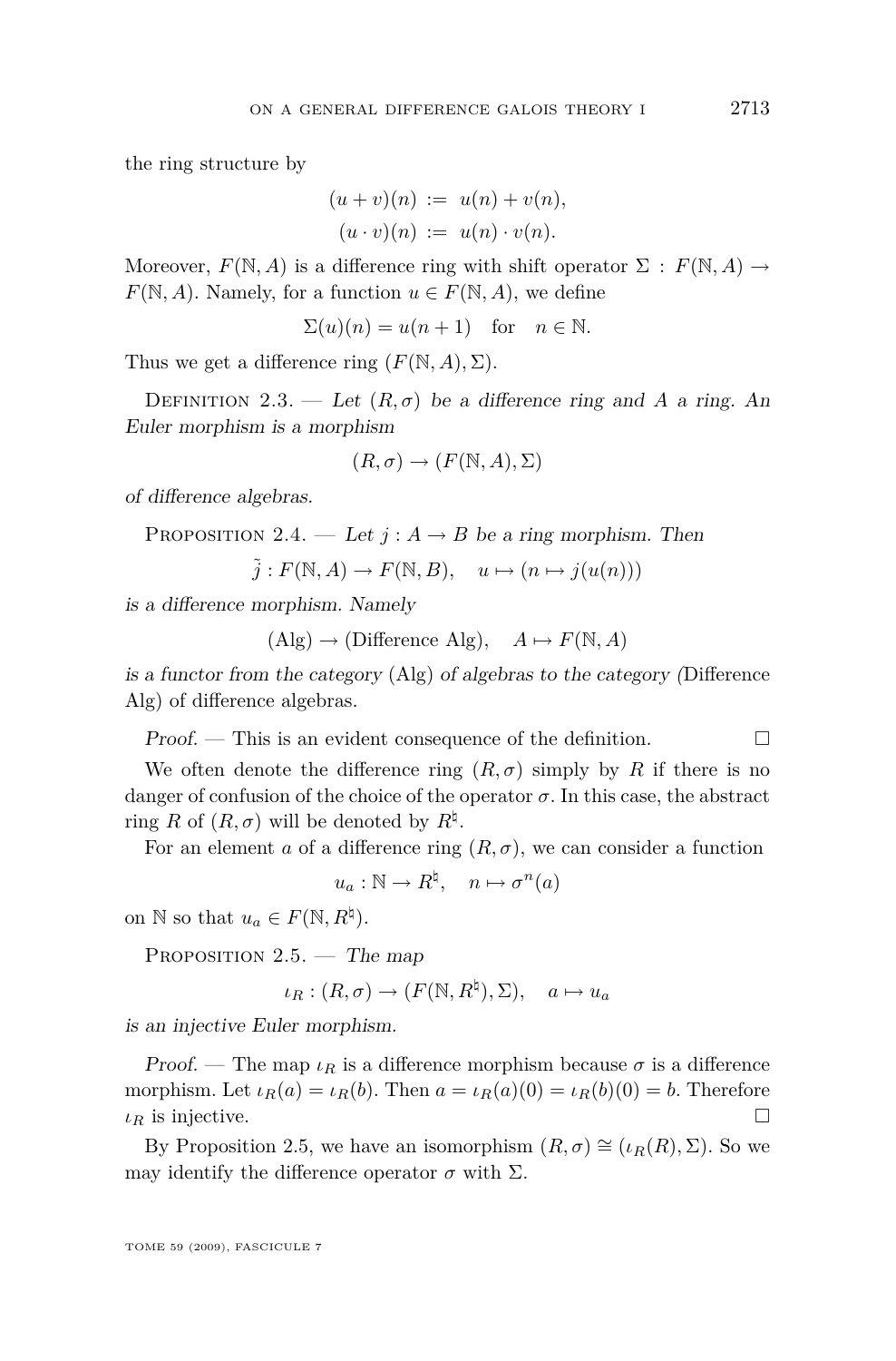<span id="page-6-0"></span>DEFINITION 2.6. — We call the Euler morphism  $\iota_R : (R, \sigma) \to (F(\mathbb{N}, R^{\natural}),$  $\Sigma$ ) the universal Euler morphism. See Proposition 2.7.

We show in the next proposition that in fact the Euler morphism  $\iota_R$  is universal among the Euler morphisms.

Proposition 2.7. — For a difference ring *R* and a ring *S*,

 $Hom_{\sigma}(R, F(\mathbb{N}, S)) \cong Hom(R^{\natural}, S).$ 

Proof. — Let  $j \in \text{Hom}(R^{\dagger}, S)$ . Then by the method of Proposition [2.4,](#page-5-0) we have a difference morphism  $\tilde{j} : F(\mathbb{N}, R^{\dagger}) \to F(\mathbb{N}, S)$ . Since  $\iota_R : R \to$  $F(\mathbb{N}, R^{\dagger})$  is a difference morphism,  $\tilde{j} \circ \iota_R$  is a difference morphism from *R* to  $F(\mathbb{N}, S)$ . So we have a map

$$
\alpha: \mathrm{Hom}\,(R^{\hbar}, S) \to \mathrm{Hom}_{\sigma}(R, F(\mathbb{N}, S)), \quad j \mapsto \tilde{j} \circ \iota_R.
$$

Conversely, the map

$$
f_0: F(\mathbb{N}, S) \to S, \quad u \mapsto u(0)
$$

is a ring morphism. So for  $\psi \in \text{Hom}_{\sigma}(R, F(\mathbb{N}, S))$ , we have a ring morphism  $f_0 \circ \psi \in \text{Hom}(R^{\dagger}, S)$ . So we have

$$
\beta: \operatorname{Hom}_{\sigma}(R, F(\mathbb{N}, S)) \to \operatorname{Hom}(R^{\natural}, S), \quad \psi \mapsto f_0 \circ \psi.
$$

These maps  $\alpha, \beta$  are an inverse of each other.

CONDITION 2.8. — Let  $(k, \sigma)$  be a difference field of characteristic 0 and  $(L, \sigma)$  be a difference extension field over  $(k, \sigma)$ . The abstract field L is finitely generated over *k* as an abstract field and *L* is algebraic over  $\sigma(L)$ .

A Picard-Vessiot extension is a Galois extension for linear difference equations [\[9\]](#page-24-0). We need a more general definition of a difference Galois extension. In fact, we replace Galois extensions by the Galois hull (Definition [2.10\)](#page-7-0).

Let

$$
\mathrm{Der}\,(L^\natural/k^\natural):=\{\partial: L^\natural\to L^\natural\mid \partial\text{ is a derivation with }\partial(k^\natural)=0\}.
$$

So Der  $(L^{\frac{h}{2}}/k^{\frac{h}{2}})$  is a vector space over  $L^{\frac{h}{2}}$  and the dimension of the  $L^{\frac{h}{2}}$ -vector space  $\text{Der } (L^{\dagger}/k^{\dagger})$  coincides with the transcendence degree  $L/k$ . Namely,

$$
\dim_{L^{\natural}} \operatorname{Der} (L^{\natural}/k^{\natural}) = \operatorname{tr.d.} [L^{\natural} : k^{\natural}].
$$

Let *d* be  $\dim_{L^{\natural}} \text{Der} (L^{\natural}/k^{\natural})$  and  $D_1, D_2, \ldots, D_d$  be a mutually commutative basis of the  $L^{\flat}$ -vector space Der  $(L^{\flat}/k^{\flat})$  so that  $D_i D_j = D_j D_i$  for  $1 \leq$  $i, j \leq d$ . Thus we have a partial differential field

$$
L^{\sharp} := (L^{\sharp}, \{D_1, D_2, \ldots, D_d\}).
$$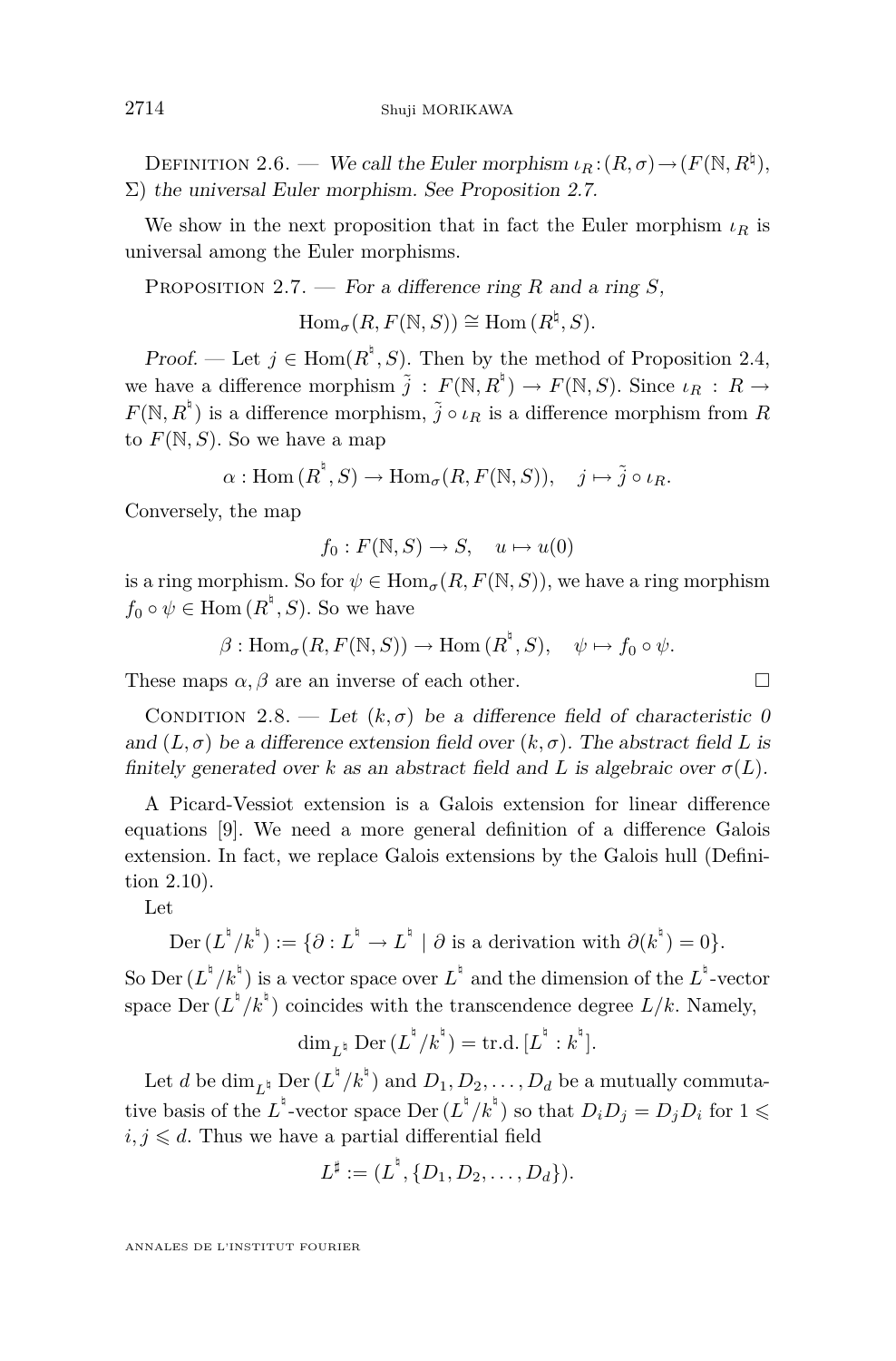<span id="page-7-0"></span>For a function  $u \in F(\mathbb{N}, L^{\sharp})$  and  $1 \leqslant i \leqslant d$ , we define  $D_i u \in F(\mathbb{N}, L^{\sharp})$  by setting

$$
(D_i u)(n) := D_i(u(n)) \text{ for } n \in \mathbb{N}.
$$

Thus  $F(\mathbb{N}, L^{\sharp})$  has the difference operator  $\Sigma$  and the differential operators  $D_1, D_2, \ldots, D_d$ . We denote the difference-differential ring  $F(\mathbb{N}, L^{\dagger})$  by  $F(\mathbb{N}, L^{\sharp}).$ 

PROPOSITION 2.9. — The operators  $\Sigma, D_1, D_2, \ldots, D_d$  of the ring  $F(\mathbb{N},$  $L^{\sharp}$ ) commute mutually.

Proof. — We only have to prove the commutatively of  $\Sigma$  and  $D_i$  for  $1 \leq i \leq d$ , because the differential operators  $D_1, D_2, \ldots, D_d$  commute mutually by the assumption.

In fact, for  $u \in F(\mathbb{N}, L^{\sharp})$  and  $n \in \mathbb{N}$ ,

$$
D_i(\Sigma(u))(n) = D_i(\sigma(u(n))) = D_i(u(n+1)) = (D_i u)(n+1) = \Sigma(D_i u)(n).
$$

So the proposition is proved.

DEFINITION 2.10. — Let  $L/k$  be a difference field extension satisfy-ing condition [2.8.](#page-6-0) We denote by  $\mathcal{L}$  the  $\{\Sigma, D_1, D_2, \ldots, D_d\}$ -invariant subring of  $F(\mathbb{N}, L^{\sharp})$  generated by the image  $\iota_L(L)$  of *L* by the universal Euler morphism  $\iota_L$  and by the ring of constant functions  $L^{\sharp}$  of the difference ring  $F(\mathbb{N}, L^{\sharp})$ . We also denote by  $K$  the  $\{\Sigma, D_1, D_2, \ldots, D_d\}$ -invariant subring of  $F(\mathbb{N}, L^{\sharp})$  generated by the image  $\iota_L(k)$  and  $L^{\sharp}$ . So  $\mathcal{L}/\mathcal{K}$  is a difference-differential ring extension with difference operator  $\Sigma$  and derivations  $D_1, D_2, \ldots, D_d$ . We call the extension  $\mathcal{L}/\mathcal{K}$  the Galois hull of  $L/k$ .

Remark 2.11. — Since the image  $\iota_L(k)$  of the universal Euler morphism and the constant field  $L^{\sharp}$  of the difference ring  $F(\mathbb{N}, L^{\sharp})$  are closed by  $D_1, D_2, \ldots, D_d$  and  $\Sigma$ , the difference-differential ring K is generated by *ι*<sub>*L*</sub>(*k*) and *L*<sup> $\sharp$ </sup> as a ring.

DEFINITION 2.12. — Let  $(R, \{D_1, D_2, \ldots, D_d\})$  be a partial differential ring. The universal Taylor morphism is the map

$$
\tau: R \to \sum_{(m_1, m_2, \dots, m_d) \in \mathbb{N}^d} \frac{R[[W_1, W_2, \dots, W_d]]}{m_1! m_2! \cdots m_d!} D_1^{m_1} D_2^{m_2} \cdots D_d^{m_d} (a) W_1^{m_1} W_2^{m_2} \cdots W_d^{m_d}
$$

from the partial differential ring *R* to the formal power series ring  $R[W_1, W_2,$  $\dots, W_d$ . The universal Taylor morphism is a partial differential ring morphism compatible with the derivations  $D_i$  and  $\partial/\partial W_i$  for  $1 \leq i \leq d$ .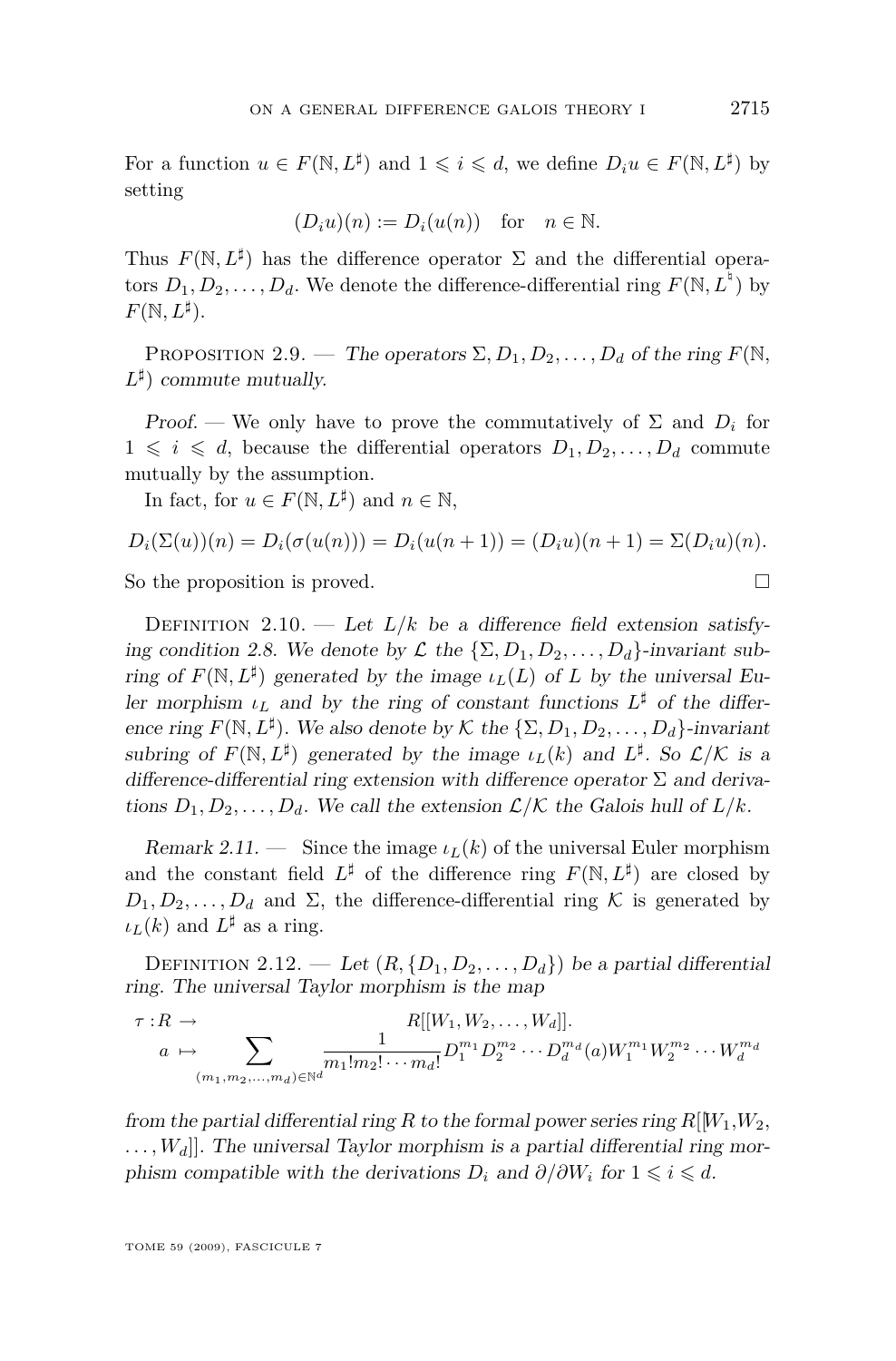Since  $(L^{\dagger}, \{D_1, D_2, \ldots, D_d\})$  is a partial differential field, we have the universal Taylor morphism (2.1)

$$
L^{\sharp} \to L^{\sharp}[[W]] = L^{\sharp}[[W_1, W_2, \dots, W_d]]
$$
  
\n
$$
a \mapsto \sum_{m=(m_1, m_2, \dots, m_d) \in \mathbb{N}^d} \frac{1}{m_1! m_2! \cdots m_d!} D_1^{m_1} D_2^{m_2} \cdots D_d^{m_d} (a) W_1^{m_1} W_2^{m_2} \cdots W_d^{m_d}.
$$

By the universal Taylor morphism (2.1) and Proposition [2.4,](#page-5-0) we have the following difference-differential morphism

$$
\mathcal{L} \hookrightarrow F(\mathbb{N}, L^{\sharp}) \to F(\mathbb{N}, L^{\sharp}[[W]]).
$$

Let A be an  $L^{\nmid}$ -algebra, so that we have the structural morphism  $j : L^{\nmid} \to$ *A*. Then we have a difference-differential morphism

$$
\mathcal{L} \to F(\mathbb{N}, L^{\dagger}[[W]]) \to F(\mathbb{N}, A[[W]]).
$$

This morphism is denoted by  $\mathrm{id}_A : \mathcal{L} \to F(\mathbb{N}, A[[W]])$ . Now let  $N(A)$  be the ideal of all the nilpotent elements of the  $L^{\dagger}$ -algebra *A*.

DEFINITION 2.13. — Let  $L/k$  be the difference field extension satisfying Condition [2.8.](#page-6-0) For an  $L^{\dagger}$ -algebra *A*, we set

$$
\mathcal{F}(L/k)(A) := \{ f \in \text{Hom}_{\Sigma, D_1, D_2, \dots, D_d}(\mathcal{L}, F(\mathbb{N}, A[[W]])) | f|_{\mathcal{K}} = \text{id}_A|_{\mathcal{K}}, f(a) \equiv \text{id}_A(a) \mod F(\mathbb{N}, \text{N}(A)[[W]]) \text{ for all } a \in \mathcal{L} \},
$$

so that  $\mathcal{F}(L/k) : (\text{Alg}/L^{\natural}) \to (\text{Set})$  is a functor from the category  $(\text{Alg}/L^{\natural})$ of  $L^{\dagger}$ -algebras to the category (Set) of sets. Here  $f|_K$  means the restriction of the morphism *f* to *K*.

We show that the functor  $\mathcal{F}(L/k)$  is independent of the choice of a basis of the  $L^{\dagger}$ -vector space Der  $(L/k)$ .

Let  $D_1, D_2, \ldots, D_d$  and  $D'_1, D'_2, \ldots, D'_d$  be two bases of the  $L^{\dagger}$ -vector space Der  $(L^{\dagger}/k^{\dagger})$ . Let  $\mathcal{F}(L/k)$ ,  $\mathcal{F}'(L/k)$  be the functors defined by using each bases.

LEMMA 2.14. — The functor  $\mathcal{F}(L/k)$  is isomorphic to  $\mathcal{F}'(L/k)$ .

Proof. — Let  $\{x_1, x_2, \ldots, x_d\}$ ,  $\{y_1, y_2, \ldots, y_d\}$  be two transcendence bases  $\{ \partial/\partial x_1, \partial/\partial x_2, \ldots, \partial/\partial x_d \}, \{ \partial/\partial y_1, \partial/\partial y_2, \ldots, \partial/\partial y_d \}$ are commutative bases of the  $L^{\frac{h}{2}}$ -vector space Der  $(L^{\frac{h}{2}}/k^{\frac{h}{2}})$ .

Here we have

$$
\partial/\partial y_i = \sum_{j=1}^d a_{i,j} \partial/\partial x_j
$$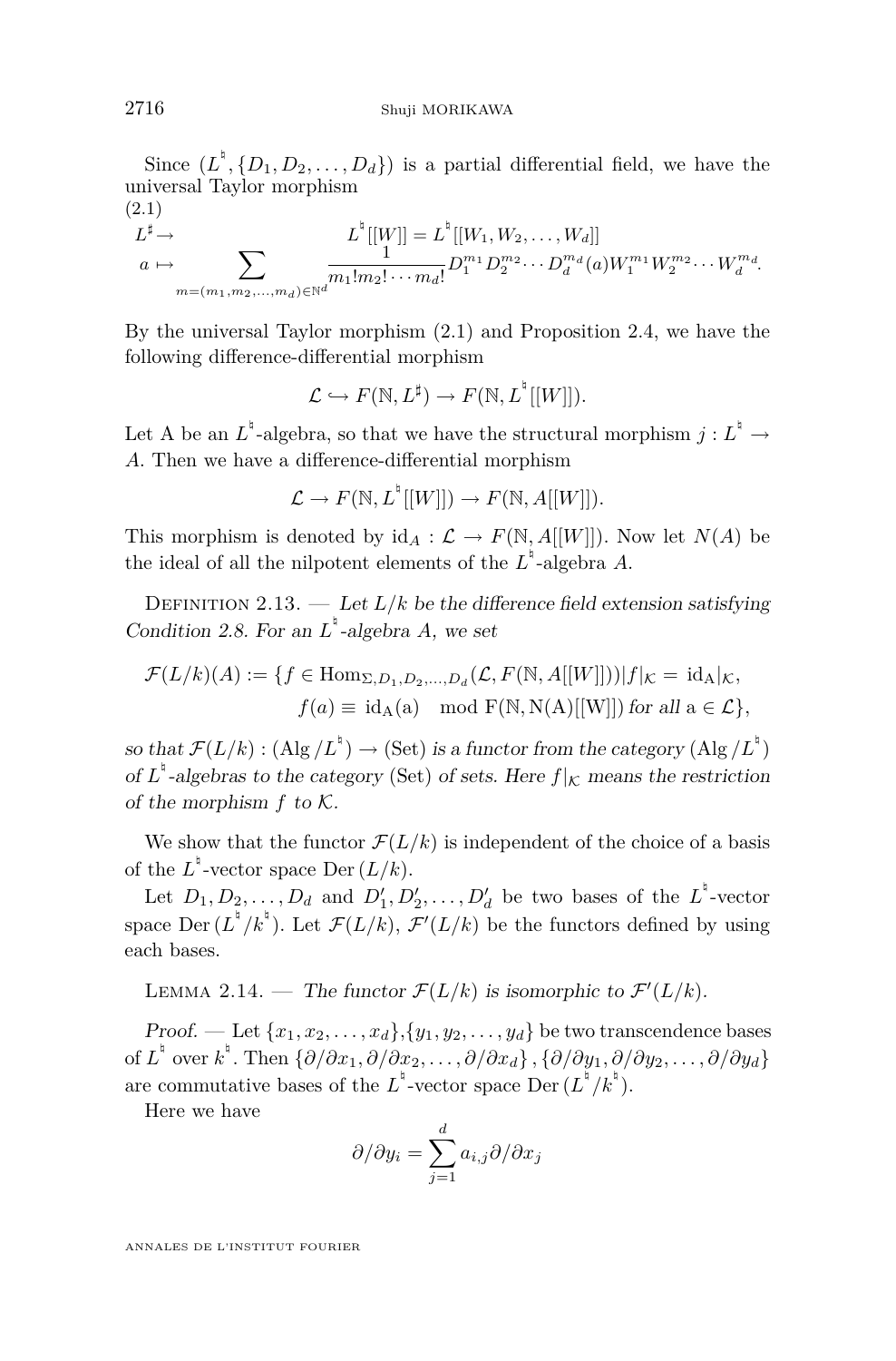for some  $a_{i,j} \in L^{\mathfrak{h}}$  for  $1 \leqslant i, j \leqslant d$  with determinant  $|a_{i,j}| \neq 0$ .

Let  $\tau_1, \tau_2$  be the universal Taylor morphisms with respect to  $\{\partial/\partial x_1, \partial/\partial x_2\}$ *∂x*2*, . . . , ∂/∂xd}, {∂/∂y*1*, ∂/∂y*2*, . . . , ∂/∂yd}.* Namely,

$$
\tau_1: \left( L^{\natural}, \left\{ \frac{\partial}{\partial x_1}, \frac{\partial}{\partial x_2}, \ldots, \frac{\partial}{\partial x_d} \right\} \right) \rightarrow L^{\natural}[[W_1, W_2, \ldots, W_d]] = L^{\natural}[[W]] \tau_2: \left( L^{\natural}, \left\{ \frac{\partial}{\partial y_1}, \frac{\partial}{\partial y_2}, \ldots, \frac{\partial}{\partial y_d} \right\} \right) \rightarrow L^{\natural}[[Z_1, Z_2, \ldots, Z_d]] = L^{\natural}[[Z]].
$$

We define  $L^{\dagger}$ -morphisms

$$
\alpha: L^{\mathfrak{h}}[[W]] \to L^{\mathfrak{h}}[[Z]], \quad \beta: L^{\mathfrak{h}}[[Z]] \to L^{\mathfrak{h}}[[W]]
$$

by

$$
\alpha(W_i) = \tau_2(x_i) - x_i, \quad \beta(Z_i) = \tau_1(y_i) - y_i.
$$

Then we have

$$
\alpha\circ\beta=\mathrm{Id}_{L^\natural[[Z]]},\quad \beta\circ\alpha=\mathrm{Id}_{L^\natural[[W]]},
$$

where Id is the identity map.

Define

$$
\alpha\left(\frac{\partial}{\partial W_i}\right) = \sum_{j=1}^d \tau_2(a_{ij}) \frac{\partial}{\partial Z_j},
$$

then  $\alpha$  is a differential  $L^{\dagger}$ -isomorphism. So the differential morphism  $\alpha$ induces a difference-differential  $L^{\dagger}$ -isomorphism

$$
\Psi_{\alpha}: F(\mathbb{N}, L^{\mathbb{N}}[[W]]) \to F(\mathbb{N}, L^{\mathbb{N}}[[Z]])
$$

and a natural difference-differential *A*-isomorphism

$$
\widetilde{\Psi}_{\alpha}: F(\mathbb{N}, A[[W]]) \to F(\mathbb{N}, A[[Z]]).
$$

We must prove that

$$
\mathcal{F}(L/k)(A) \to \mathcal{F}'(L/k)(A), \quad f \mapsto \widetilde{\Psi}_{\alpha} \circ f
$$

is an isomorphism for any  $L^{\dagger}$ -algebra *A*.

Since  $\widetilde{\Psi}_{\alpha}$  is *A*-isomorphism, we have  $\widetilde{\Psi}_{\alpha} \circ id_1 = id_2$ . Here  $id_1 = id_A \in$  $\mathcal{F}(L/k)(A)$  and  $\mathrm{id}_2 = \mathrm{id}_A \in \mathcal{F}'(L/k)(A)$ . Therefore the above map is welldefined and  $\mathcal{F}(L/k) \cong \mathcal{F}'(L/k)$ . □

We denote a function  $u \in F(\mathbb{N}, A)$  by  $u(n)$  where *n* is a variable on N in order to distinguish it from its particular value  $u(l)$  at a number  $l \in \mathbb{N}$ . The value  $u(l)$  will also be denoted by  $u|_{n=l}$ . The image  $\iota_L(a) \in F(\mathbb{N}, L^{\sharp})$ of an element  $a \in L$  by the universal Euler morphism  $\iota_L$  is a function on N that we denote by  $\iota_L(a; \underline{n})$ . For an  $L^{\dagger}$ -algebra *A* and  $\mathrm{id}_A \in \mathcal{F}(L/k)(A)$ ,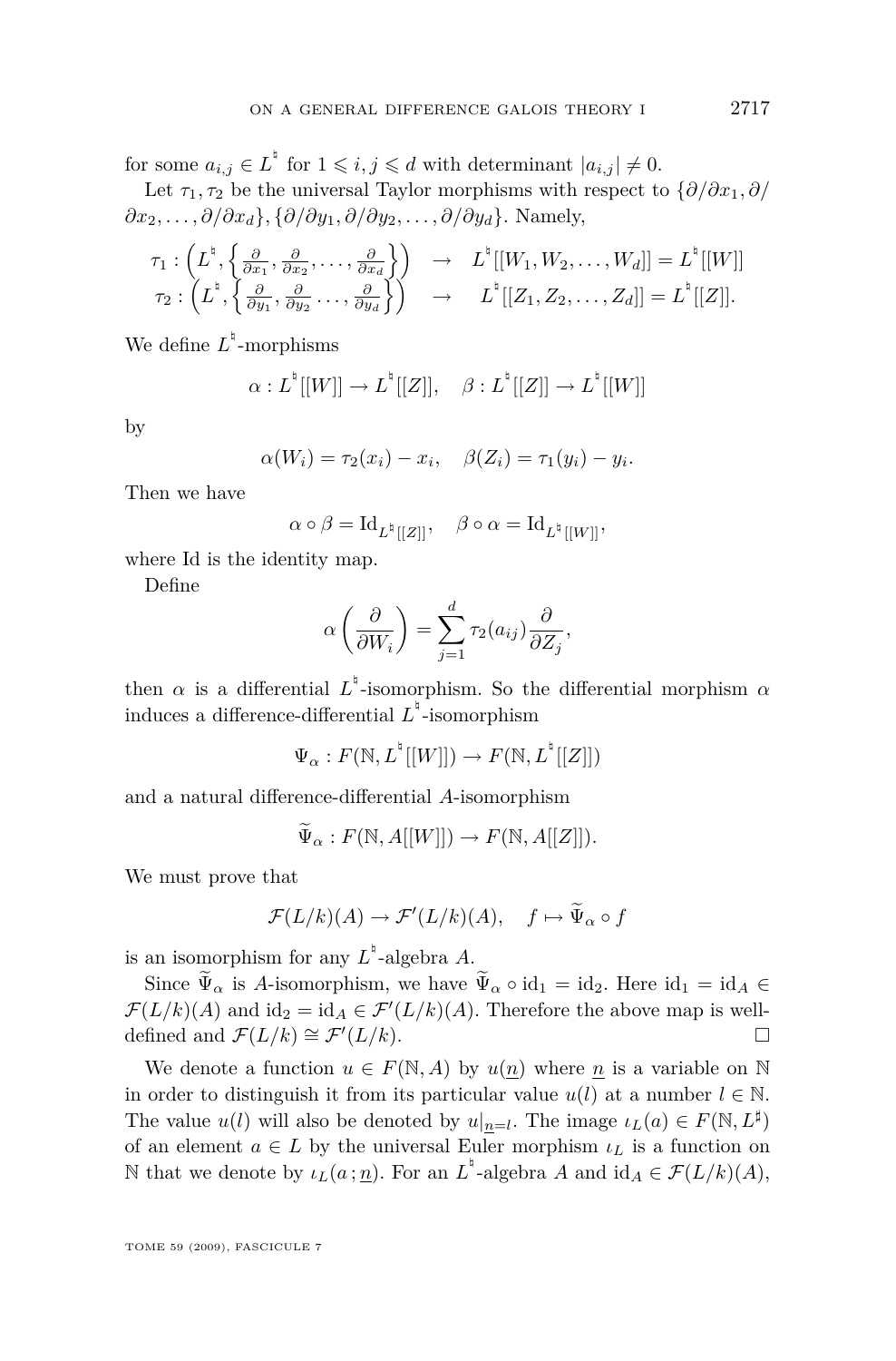<span id="page-10-0"></span>the image  $\text{id}_{A}(\iota_{L}(a;\underline{n})) \in F(\mathbb{N}, A[[W]])$  is a function on N with values in the *A*[[*W*]] that we denote by  $\iota_L(a:n, W)$ . Namely, for  $a \in L$ ,

(2.2) 
$$
\iota_L(a; \underline{n}) := \iota_L(a),
$$

$$
\iota_L(a; \underline{n}, W) := \mathrm{id}_A(\iota_L(a; \underline{n})).
$$

LEMMA 2.15. — For an  $L^{\dagger}$ -algebra *A* and  $f \in \mathcal{F}(L/k)(A)$ , there exists a coordinate transformation

 $W = (W_1, W_2, \ldots, W_d) \mapsto \Phi(W) = (\phi_1(W), \phi_2(W), \ldots, \phi_d(W))$ 

satisfying the following conditions.

- (i)  $\phi_i(W) \in A[[W]]$  for all  $1 \leq i \leq d$ ,
- (ii)  $\phi_i(W) \equiv W_i \mod N(A)$ [[W]] for all  $1 \leq i \leq d$ ,
- (iii)  $f(\iota_L(a;n)) = \iota_L(a;n,\Phi(W))$  for all  $a \in L$ .

To prove Lemma 2.15, we will use the next lemmas.

LEMMA 2.16. — Let  $L/k$  be an algebraic extension of a field of characteristic 0. Let *M* be a commutative ring over *k*. If *k*-morphisms  $p, q : L \rightarrow$ *M* satisfy  $(p - q)^2 = 0$ , then *p* coincides with *q* over *L*.

Proof of Lemma 2.16. — Let  $\theta \in L$  be algebraic over k and

$$
P(X) = Xm + am-1Xm-1 + \dots + a1X + a0 \quad (ai \in k)
$$

be the minimal polynomial over *k* of  $\theta$ . Since  $(p-q)^2 = 0$ ,  $(p(\theta) - q(\theta))^2 = 0$ *i.e.*, there exists a nilpotent element *n* of *A* such that  $n^2 = 0$  and  $p(\theta)$  –  $q(\theta) = n$ .

$$
0 = p(P(\theta))
$$
  
=  $p(\theta)^m + p(a_{m-1})p(\theta)^{m-1} + \cdots + p(a_0)$   
=  $(q(\theta) + n)^m + q(a_{m-1})(g(\theta) + n)^{m-1} + \cdots + q(a_0)$   
=  $q(P(\theta)) + nq \left(\frac{\partial P}{\partial X}(\theta)\right)$   
=  $nq \left(\frac{\partial P}{\partial X}(\theta)\right)$ .

Since  $\partial P/\partial X(\theta)^{\dagger}e0$ , we have  $(\partial P/\partial X(\theta))^{-1} \in L$ . So we have  $n = 0$ ,  $p = q$ over  $L$ .

LEMMA 2.17.  $\qquad$  Let  $L/k$  be an algebraic extension of a field of characteristic 0. Let *S* be a Noether ring over *k* and *N*(*S*) be the ideal of all the nilpotent elements of *S*. For *k*-morphisms  $p, q : L \to S$ , if  $p(a) \equiv q(a)$ mod  $N(S)$  for all  $a \in L$ , then p coincides with q over L.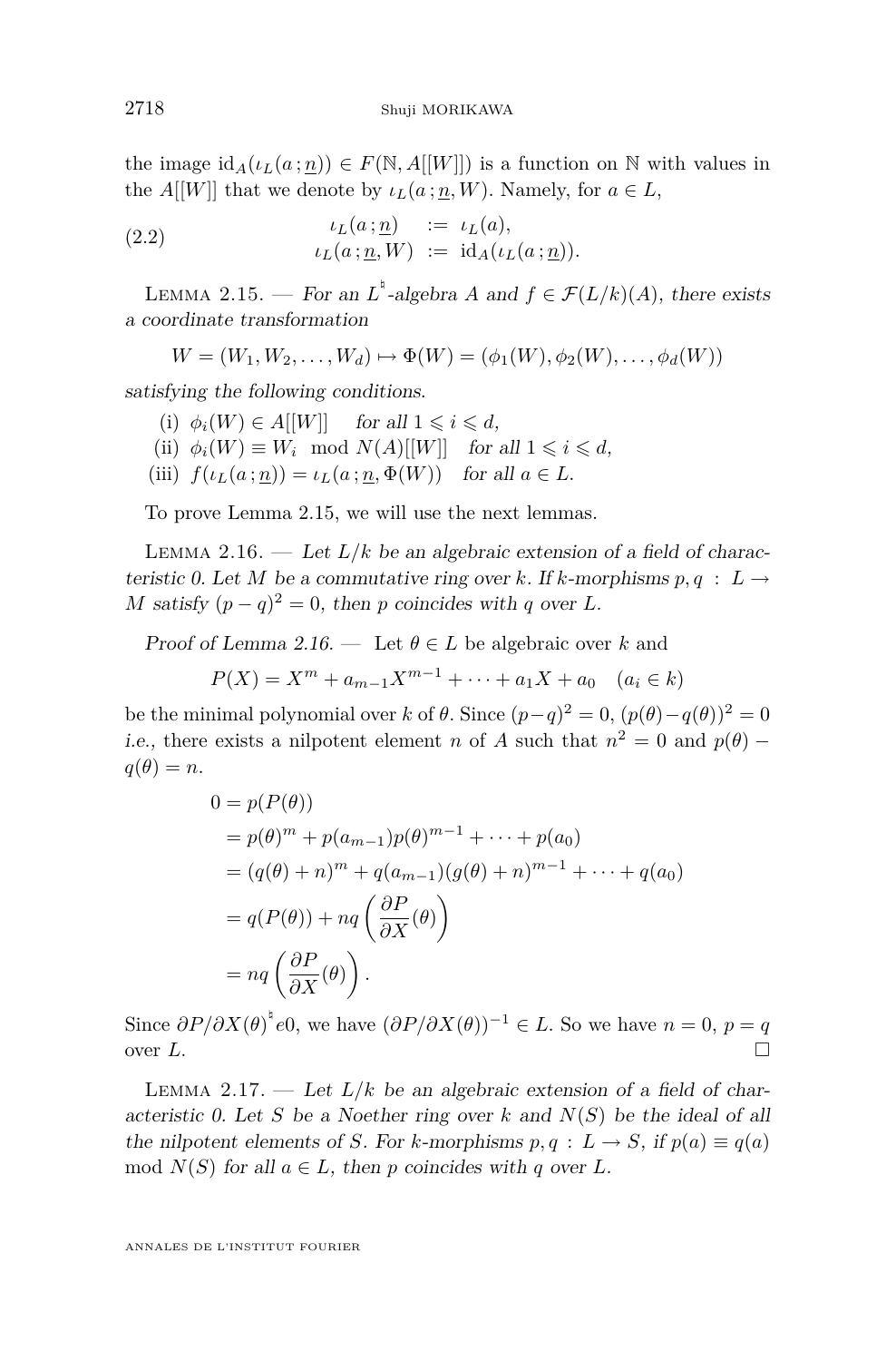Proof of Lemma [2.17.](#page-10-0) — First, we prove

(2.3) 
$$
p(a) \equiv q(a) \mod N(S)^s
$$

for all  $s \in \mathbb{N}$  and  $a \in L$  by induction on *s*.

By assumption, equation  $(2.3)$  holds for  $s = 1$ .

We assume that  $p(a) \equiv q(a) \mod N(S)^s$  for all  $a \in L$ .

Let  $\pi_{s+1}$  be the natural projection  $\pi_{s+1}$  :  $S \to S/N(S)^{s+1}$ , and  $p_{s+1}$  $\pi_{s+1} \circ p$ ,  $q_{s+1} = \pi_{s+1} \circ q$ . Since  $p(a) - q(a) \in N(S)^s$  for  $a \in L$ , we have  $(p_{s+1} - q_{s+1})^2 = 0$ . Therefore by Lemma [2.16,](#page-10-0) we get  $p_{s+1} = q_{s+1}$ . So we have

$$
p(a) \equiv q(a) \mod N(S)^{s+1}
$$

for  $a \in L$ . By induction, we have equation (2.3). Therefore we have

$$
p(a) - q(a) \in \bigcap_{s \in \mathbb{N}} N(S)^s
$$

for  $a \in L$ . Since *S* is a Noether ring, we have  $N(S)^n = \{0\}$  for sufficiently big integer  $n \in \mathbb{N}$  and hence  $\bigcap_{s \in \mathbb{N}} N(S)^s = \{0\}$ . So we get  $p = q$ .

Proof of Lemma [2.15.](#page-10-0) — Let  $x_1, x_2, \ldots, x_d$  be a transcendence basis of *L* over *k*. Then  $D_1 = \partial/\partial x_1, D_2 = \partial/\partial x_2, \ldots, D_d = \partial/\partial x_d$  form a basis of the  $L^{\dagger}$ -vector space Der  $(L^{\dagger}/k^{\dagger})$ . We prove the lemma using this basis in the definition of  $\mathcal{F}(L/k)$ .

Since  $\iota_L(x_i; 0) = x_i$ , we have

$$
D_j(\iota_L(x_i; 0)) = \delta_{i,j} \quad \text{for} \quad 1 \leqslant i, j \leqslant d.
$$

So we have

$$
\iota_L(x_i; 0, W) = x_i + W_i.
$$

So for  $f \in \mathcal{F}(L/k)(A)$ , there exists  $\phi_i(W) \in A[[W]]$  such that

$$
f(\iota_L(x_i; \underline{n}))|_{\underline{n}=0} = x_i + \phi_i(W).
$$

Then  $\Phi(W) := (\phi_1(W), \phi_2(W), \dots, \phi_d(W))$  satisfy the first and second conditions. So we have to prove the third condition.

First, we will prove  $f(\iota_L(a;\underline{n}))|_{n=0} = \iota_L(a;0,\Phi(W))$  for all  $a \in L$ . For an intermediate field  $M := k(x_1, x_2, \ldots, x_d)$  of  $L/k$ , we know

$$
f(\iota_L(x_i; \underline{n}))|_{\underline{n}=0} = \iota_L(x_i; 0, \Phi(W)).
$$

Let *F* and *G* be morphisms

$$
F: L \to A[[W]], \quad a \mapsto f(\iota_L(a : \underline{n}))|_{\underline{n} = 0}
$$

and

$$
G: L \to A[[W]], \quad a \mapsto \iota_L(a \,; 0, \Phi(W)).
$$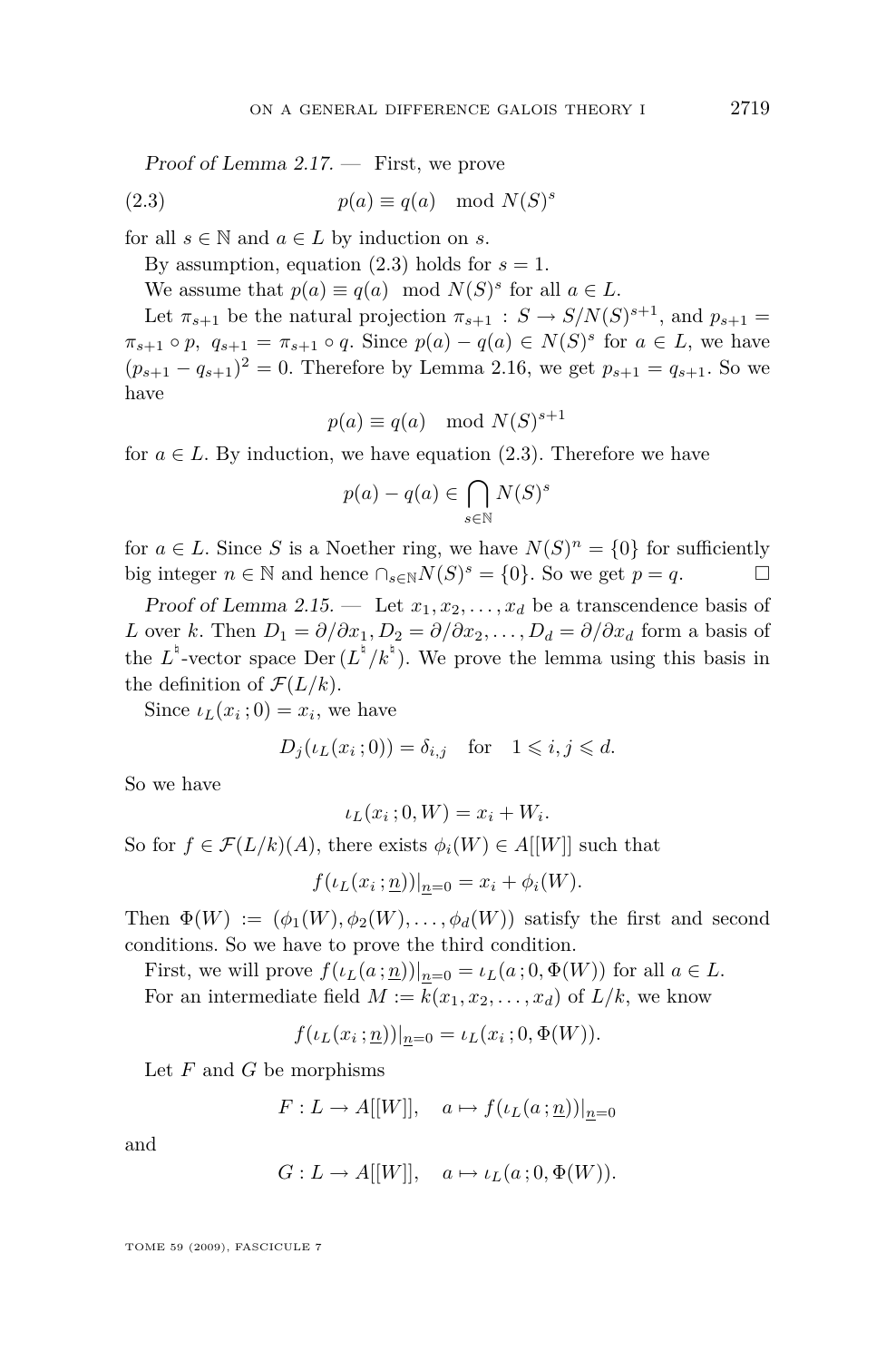Then we have

 $F|_M = G|_M$ 

and

$$
F(a) \equiv G(a) \mod N(A)[[W]]
$$

for all  $a \in L$ .

We fix an integer  $l \in \mathbb{N}$  and an element  $a \in L$ . Moreover we may identify *M* with  $\mathrm{id}_A \circ \iota_L(M)|_{n=0}$ . We consider an *M*-algebra *S* defined by

$$
S := M[F(a), G(a)][[W]]/(W)^{l}.
$$

Here to be precise,  $M[F(a),G(a)][[W]]$  should be understood as  $(id_A \circ \iota_L(M))$  $[F(a),G(a)][[W]] \subset A[[W]]$ . Then *S* is a Noether ring over *M*. Moreover the morphisms *F* and *G* induce *M*-morphisms

$$
F_{l,a}:M[a]\to S
$$

and

$$
G_{l,a}:M[a]\to S.
$$

Since  $a \in L$  is algebraic over *M*, by Lemma [2.17](#page-10-0) we have

$$
F_{l,a} = G_{l,a}.
$$

Let  $\pi_l$  be the natural projection  $\pi_l : A[[W]] \to A[[W]]/(W)^l$  and  $F_l :=$  $\pi_l \circ F$ ,  $G_l := \pi_l \circ G$ . Then since  $F_l(a) = G_l(a)$  by (2.4), we have

 $F_l = G_l$ 

for all  $l \in \mathbb{N}$ . Since  $\bigcap_{l \in \mathbb{N}} (W)^l = \{0\}$ , we have

 $F = G$ .

Namely, we have

$$
f(\iota_L(a:\underline{n}))|_{\underline{n}=0} = \iota_L(a:0,\Phi(W))
$$

for all  $a \in L$ .

Next, for  $l \in \mathbb{N}$  and  $a \in L$ ,

$$
f(\iota_L(a; \underline{n}))|_{\underline{n}=l} = \Sigma^l (f(\iota_L(a; \underline{n})))|_{\underline{n}=0}
$$
  

$$
= f(\iota_L(\sigma^l(a); \underline{n}))|_{\underline{n}=0}
$$
  

$$
= \iota_L(\sigma^l(a); 0, \Phi(W))
$$
  

$$
= \iota_L(a; \underline{n}, \Phi(W))|_{\underline{n}=l}.
$$

Therefore we have  $f(\iota_L(a; \underline{n})) = \iota_L(a; \underline{n}, \Phi(W))$  for all  $a \in L$ .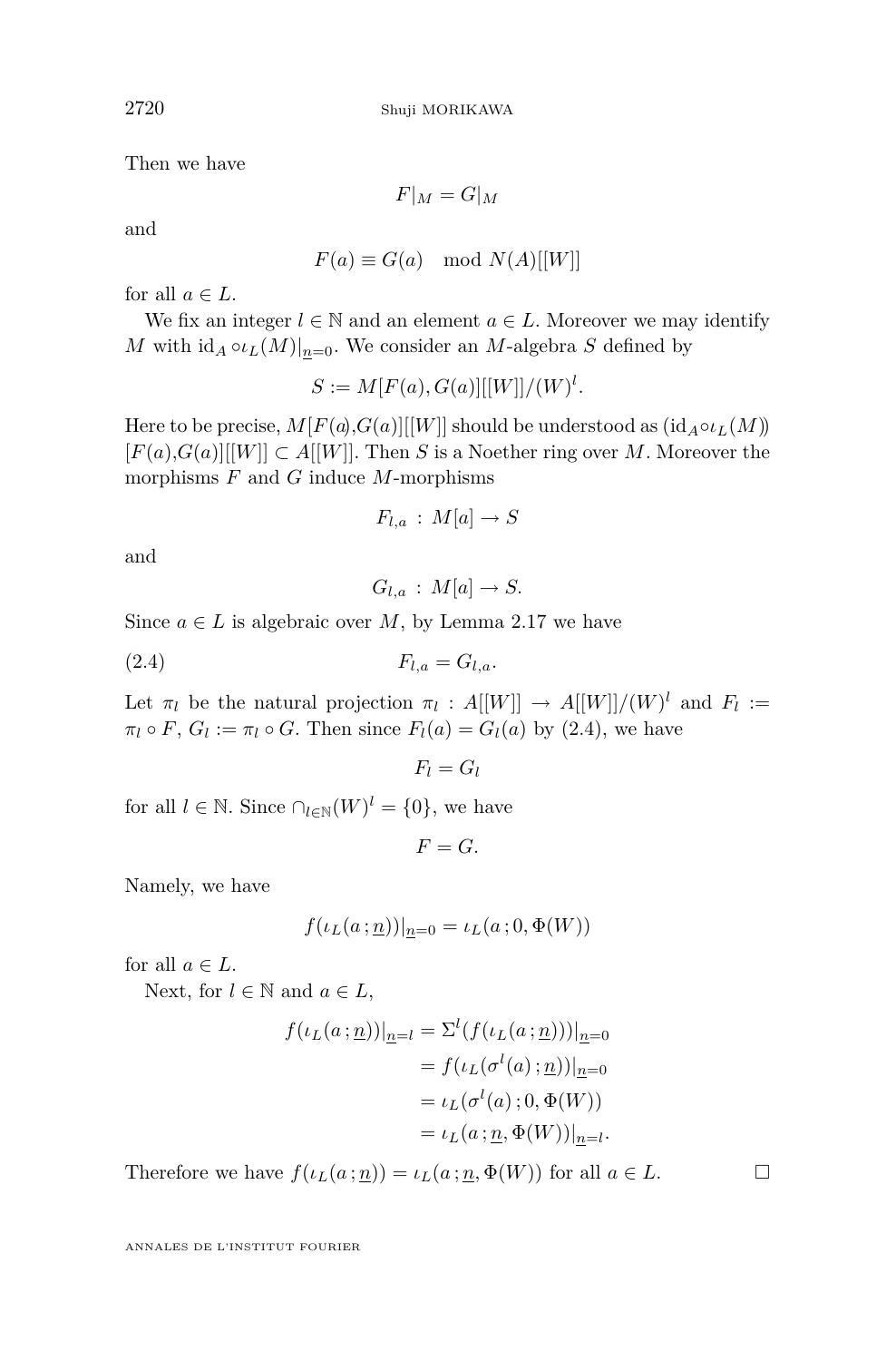<span id="page-13-0"></span>By Lemma [2.15,](#page-10-0) for  $f \in \mathcal{F}(L/k)(A)$ , there exists  $\mu(W) \in (N(A)[[W]])^d$ such that

$$
f(\iota_L(a \,; \underline{n})) = \iota_L(a \,; \underline{n}, W + \mu(W))
$$

for all  $a \in L$ . By Taylor expansion,

$$
f(\iota_L(a : \underline{n})) = \iota_L(a : \underline{n}, W + \mu(W))
$$
  
= 
$$
\sum \frac{1}{m!} \left( \frac{\partial^{|m|}}{\partial W^m} \iota_L(a : \underline{n}, W) \right) (\mu(W))^m
$$
  
= 
$$
\sum \frac{1}{m!} \mathrm{id}_A(D^{|m|}(\iota_L(a : \underline{n}))) (\mu(W))^m.
$$

Therefore we regard  $f(\iota_L(a;n))$  as an element of  $\mathrm{id}_A(\mathcal{L})\hat{\otimes}_{L^*}A[[W]]$  for  $a \in L$  and  $f \in \mathcal{F}(L/k)(A)$ . Here  $\hat{\otimes}$  is the completion of the ring  $id_A(\mathcal{L}) \otimes_{L^{\sharp}}$ 

 $A[[W]]$  with respect to the *W*-adic topology. We may identify  $\mathrm{id}_{A}(\mathcal{L})$  with  $\mathcal{L}$ . Therefore we get

(2.5) 
$$
f(\mathcal{L}) \subset \mathcal{L} \hat{\otimes}_{L^{\sharp}} A[[W]]
$$

for all  $f \in \mathcal{F}(L/k)(A)$ .

Remark 2.18.  $\leftarrow$   $\mathcal{L}$  and A[[W]] are linearly disjoint over  $L^{\sharp}$  in  $F(\mathbb{N},$  $A[[W]]$ ).

Proof. — Let us take elements  $a_1, a_2, \ldots, a_t \in A[[W]]$  that are linear independent over  $L^{\sharp}$ . Assume that we have  $\sum_{i=1}^{t} c_i a_i = 0$  with  $u_i \in \mathcal{L}$ . Then  $u_i \in \mathcal{L}$  is a function from  $\mathbb{N}$  to  $L^{\sharp}$ , so we have  $u_i(n) \in L^{\sharp}$  for  $n \in \mathbb{N}$ . Since

$$
\sum_{i=1}^{t} u_i(n)a_i = 0
$$

for all  $n \in \mathbb{N}$  and  $a_1, a_2, \ldots a_t$  are linear independent over  $L^{\sharp}$ , we get

 $u_i(n) = 0$ 

for all  $n \in \mathbb{N}$ . Therefore we have  $u_i = 0$  for  $1 \leq i \leq t$ . So  $a_1, a_2, \ldots, a_t$  are linearly independent over *L*.

Now we can define the Galois group.

DEFINITION 2.19. — For an  $L^{\dagger}$ -algebra *A*, we set

$$
\text{Inf-gal}(L/k)(A) := \{ \varphi \in \text{Aut}_{\Sigma, D_1, D_2, \dots, D_d}(\mathcal{L} \hat{\otimes}_{L^\sharp} A[[W]] / \mathcal{K} \hat{\otimes}_{L^\sharp} A[[W]]) \mid
$$
  

$$
\varphi \equiv \text{Id} \mod \mathcal{L} \hat{\otimes}_{L^\sharp} N(A)[[W]] \}.
$$

Here Id is the identity map on  $\mathcal{L}\hat{\otimes}_{L^{\sharp}}A[[W]]$ . Then the infinitesimal Galois group

Inf-gal 
$$
(L/k) : (\text{Alg}/L^{\natural}) \to (\text{Group})
$$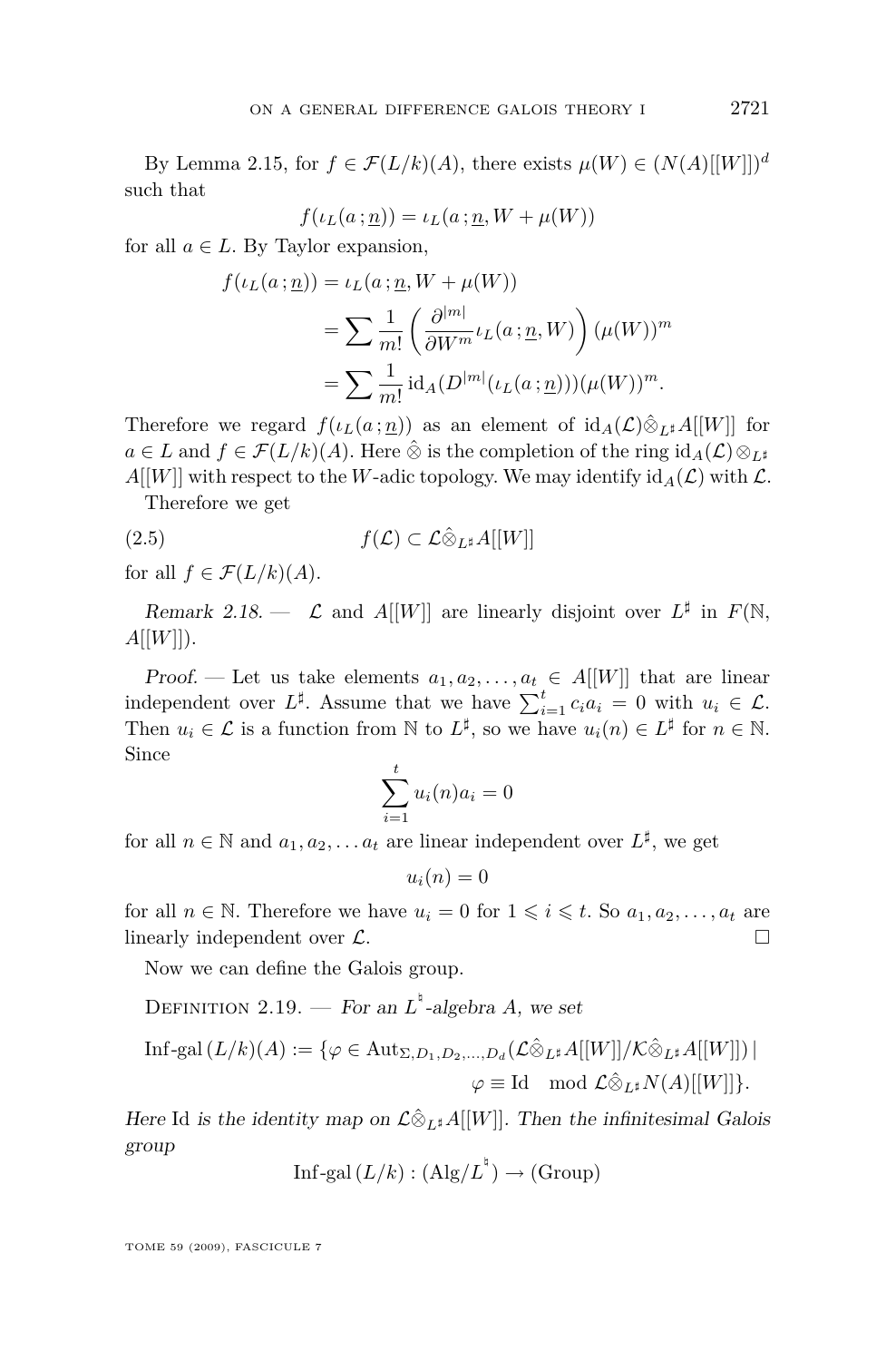<span id="page-14-0"></span>is a functor from the category  $(Alg/L^{\{e\}})$  of  $L^{\{e\}}$ -algebras to the category (Group) of groups.

We will see that the infinitesimal Galois group  $\text{Inf-gal}(L/k)$  is a Lie-Ritt functor (Theorem [2.22\)](#page-15-0).

THEOREM 2.20. — Let *A* be an  $L^{\dagger}$ -algebra, then the infinitesimal Galois group Inf-gal  $(L/k)$  (*A*) operates on the set  $\mathcal{F}(L/k)(A)$ . Moreover the operation (Inf-gal  $(L/k)(A)$ ,  $\mathcal{F}(L/k)(A)$ ) is a principle homogeneous space. In other words,  $(\text{Inf-gal}(L/k), \mathcal{F}(L/k))$  is a principle homogeneous space.

To prove this theorem we need the following lemma.

LEMMA 2.21. — For all 
$$
f \in \mathcal{F}(L/k)(A)
$$
, we have in  $F(\mathbb{N}, A[[W]])$   

$$
\overline{L^{\sharp}[\mathcal{L}, A[[W]]]} = \overline{L^{\sharp}[f(\mathcal{L}), A[[W]]]}.
$$

Here overlines express the closure with respect to the *W*-adic topology.

Proof. — We use the notation of [\(2.2\)](#page-10-0). Then for all  $f \in \mathcal{F}(L/k)(A)$ , we have to prove

$$
f(\iota_L(a\,;\underline{n}))\in \overline{L^{\sharp}[\mathcal{L},A[[W]]]} \quad \text{and} \quad \mathrm{id}_A(\iota_L(a\,;\underline{n}))\in \overline{L^{\sharp}[\mathrm{f}(\mathcal{L}),A[[W]]]}.
$$

There exists  $\mu(W) \in N(A)(W)^d$  such that  $f(\iota_L(a;\underline{n})) = \iota_L(a;\underline{n},W +$  $\mu(W)$  for all  $a \in L$  by Lemma [2.15.](#page-10-0) By Taylor expansion,

$$
f(\iota_L(a:\underline{n})) = \sum \frac{1}{m!} \operatorname{id}_A(D^{|m|}(\iota_L(a:\underline{n})))(\mu(W))^m \in \overline{L^{\sharp}[\mathcal{L},A[[W]]]},
$$

and

$$
\mathrm{id}_A(\iota_L(a:\underline{n})) = \sum \frac{1}{m!} f(D^{|m|}(\iota_L(a:\underline{n})))(-\mu(W))^m \in \overline{L^{\sharp}[f(\mathcal{L}),A[[W]]]}.
$$

Therefore we get

$$
\overline{L^{\sharp}[\mathcal{L},A[[W]]]} = \overline{L^{\sharp}[f(\mathcal{L}),A[[W]]]}.
$$

 $\Box$ 

Proof of Theorem 2.20. — For all  $f \in \mathcal{F}(L/k)(A)$ , we have  $f(\mathcal{L}) \subset$ *L*⊗ $L\hat{\otimes}_{L^{\sharp}}A[[W]]$  by [\(2.5\)](#page-13-0). So by composing with  $\varphi \in \text{Inf-gal}(L/k)(A)$ , we have  $\varphi$  *∘*  $f$  ∈  $\mathcal{F}(L/k)(A)$ . Thus Inf-gal  $(L/k)(A)$  operates on  $\mathcal{F}(L/k)(A)$ .

Next we prove that the operation  $\left(\text{Inf-gal}(L/k)(A), \mathcal{F}(L/k)(A)\right)$  is a principle homogeneous space. So we have to prove that for all  $f \in \mathcal{F}(L/k)(A)$ there exists exactly one  $\varphi \in \text{Inf-gal}(L/k)(A)$  such that  $f = \varphi \circ \text{id}_A$ .

For  $f \in \mathcal{F}(L/k)(A)$ , we define an  $A[[W]]$ -morphism

$$
\varphi_f \,:\, \overline{L^{\sharp}[\mathcal{L}, A[[W]]]} \to \overline{L^{\sharp}[\mathcal{L}, A[[W]]]}
$$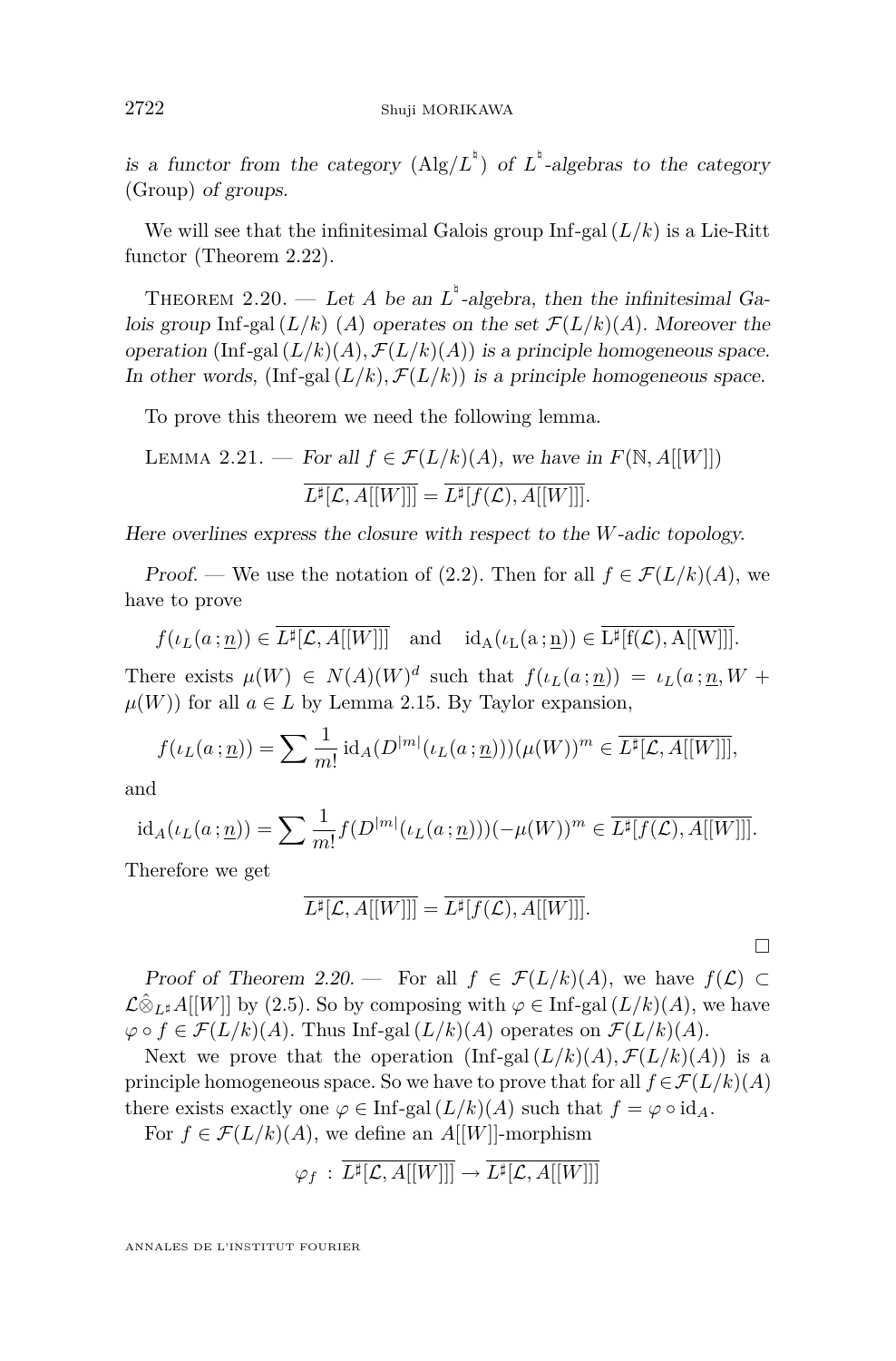<span id="page-15-0"></span>as  $\varphi_f(u) = f(u)$  for all  $u \in \mathcal{L}$ . Then the following diagram is commutative.

$$
\mathcal{L} \xrightarrow{\mathrm{id}_{A}} \mathcal{L} \hat{\otimes}_{L^{\sharp}} A[[W]] \xrightarrow{\cong} \overline{L^{\sharp}[\mathcal{L}, A[[W]]]}
$$
\n
$$
(2.6) \qquad \qquad \downarrow \varphi_{f}
$$
\n
$$
\mathcal{L} \xrightarrow{\quad f \quad} \mathcal{L} \hat{\otimes}_{L^{\sharp}} A[[W]] \xrightarrow{\cong} \overline{L^{\sharp}[\mathcal{L}, A[[W]]]}
$$

The automorphism of the second arrow of (2.6) is the morphism

$$
\mathcal{L}\hat{\otimes}_{L^{\sharp}}A[[W]] \to \overline{L^{\sharp}[\mathcal{L},A[[W]]]}, \quad u \otimes a \mapsto ua.
$$

Since both  $L^{\sharp}$  and  $A[[W]]$  are constants of  $\Sigma$  and  $f$  is a difference-differential morphism,  $\varphi_f$  is a difference-differential morphism. Therefore we get  $\varphi_f \in$ Inf-gal $(L/k)(A)$ .

We assume  $\varphi \circ id_A = \psi \circ id_A$  for  $\varphi, \psi \in \text{Inf-gal}(L/k)(A)$ . Then for all  $u \otimes 1 \in \mathcal{L} \hat{\otimes}_{L^{\sharp}} A[[W]],$  we have

$$
\varphi(u\otimes 1)=\varphi\circ {\rm id}_A(u)=\psi\circ {\rm id}_A(u)=\psi(u\otimes 1).
$$

Since  $\varphi$  and  $\psi$  are  $A[[W]]$ -morphisms, we have  $\varphi = \psi$ .

THEOREM 2.22. — The infinitesimal Galois group Inf-gal  $(L/k)$  is a Lie-Ritt functor.

Proof.  $\mathcal{L}$  Let *I* be a differential ideal generated by constraints of  $\mathcal{L}$ over *K*.

Since  $(\text{Inf-gal}(L/k), \mathcal{F}(L/k))$  is a principle homogeneous space by Theorem [2.20,](#page-14-0) we have

Inf-gal 
$$
(L/k)(A) \cong \mathcal{F}(L/k)(A)
$$
.

For the function  $u \in \mathcal{L}$ ,  $\text{id}_{A}(u) \in F(\mathbb{N}, A[[W]])$  is the function on N with values in  $A[[W]]$  that we denote by  $u(\underline{n}, W)$ . By Lemma [2.15,](#page-10-0) we get

$$
\mathcal{F}(L/k)(A) \cong \{ \Phi(W) \in A[[W]]^d \mid \Phi(W) \equiv W \mod (N(A)[[W]])^d,
$$
  

$$
u(\underline{n}, \Phi(W)) = u(\underline{n}, W) \text{ for all } u \in I \}.
$$

Thus we can regard the infinitesimal Galois group  $\text{Inf-gal}(L/k)(A)$  as coordinate transforms defined by a differential ideal. Therefore  $\text{Inf-gal}(L/k)$ is a Lie-Ritt functor.

#### **3. Equivalence with Picard-Vessiot theory**

In this section, we assume that for every difference field  $(F, \sigma)$ ,  $\sigma : F \to F$ is an automorphism, and for the base field  $(k, \sigma)$ , the field *C* of constants of *k* is algebraically closed.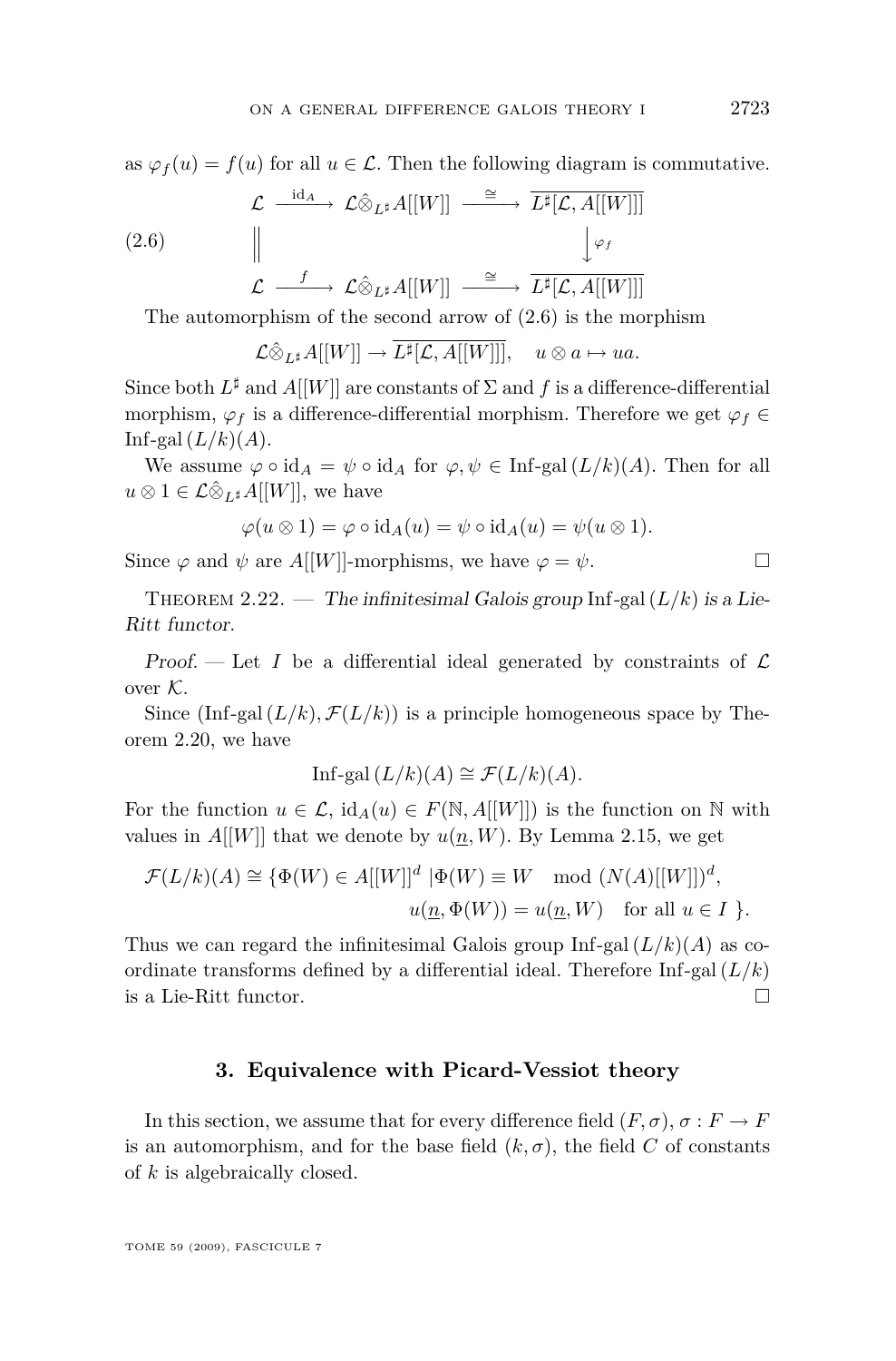We consider

$$
\sigma(y) = Ay
$$

a linear difference system with  $A \in GL_n(k)$  so  $y = (y_{i,j})$  is an unknown  $(n \times n)$ -matrix. Let  $X = (X_{i,j})$  be an  $(n \times n)$ -matrix of indeterminates over *k*. We define the extension of  $\sigma$  to the *k*-algebra  $k[X_{i,j}$ ,  $(\det X)^{-1}]$  as  $\sigma(X) = AX$ . If *I* is a maximal  $\sigma$ -invariant ideal of  $k[X_{i,j}$ , (det  $X)^{-1}$ ), we call the difference ring  $k[X_{i,j}$ ,  $(\det X)^{-1}]/I$  a Picard-Vessiot ring. We know that the Picard-Vessiot ring is determined up to automorphism ([\[3\]](#page-24-0), [\[9\]](#page-24-0)). The total Picard-Vessiot ring *L* is the total ring of fractions of the Picard-Vessiot ring. Let  $Gal (L/k)$  be the group of automorphisms of the ring L over *k* that commute with the action of  $\sigma$ . The group Gal  $(L/k)$  is called the difference Galois group of equation (3.1) over the field *k*. The following theorem is well-known.

THEOREM 3.1. — The difference Galois group Gal $(L/k)$  has a natural structure of linear algebraic group over *C*.

See Theorem 1.13 of [\[9\]](#page-24-0).

THEOREM 3.2. — Let  $L/k$  be the total Picard-Vessiot ring. Then there *exist idempotents*  $e_0, e_1, \ldots, e_{t-1} \in L$  with  $e_i e_j = 0$  for  $0 \leq i \neq j \leq t-1$ such that

- (i)  $L = L_0 \oplus L_1 \oplus \cdots \oplus L_{t-1}$  where  $L_i = L e_i$ ,
- (ii)  $\sigma(e_i) = e_{i+1 \mod t}$ ,
- (iii)  $(L_0, \sigma^t)/(k, \sigma^t)$  is a Picard-Vessiot field.

Moreover there exists an exact sequence

(3.2) 
$$
0 \to \text{Gal}(L_0/k) \to \text{Gal}(L/k) \to \mathbb{Z}/t\mathbb{Z} \to 0.
$$

See Corollary 1.16 and Corollary 1.17 of [\[9\]](#page-24-0).

By exact sequence (3.2), we get an isomorphism

$$
Lie(Gal(L_0/k)) \cong Lie(Gal(L/k))
$$

of *C*-Lie algebras. As we are interested in the Lie algebra of the Galois group, we may assume that the Picard-Vessiot ring *R* is a domain so that the total Picard-Vessiot ring *L* is a field. So we consider a difference field extension  $(L, \sigma)/(k, \sigma)$  such that

- $(L)$   $L = k(Z_{i,j})_{1 \leqslant i,j \leqslant n}$
- (2)  $\sigma(Z) = AZ$ , with  $Z = (Z_{i,j}) \in GL_n, (L)$ ,
- $(C_L = C_K)$ .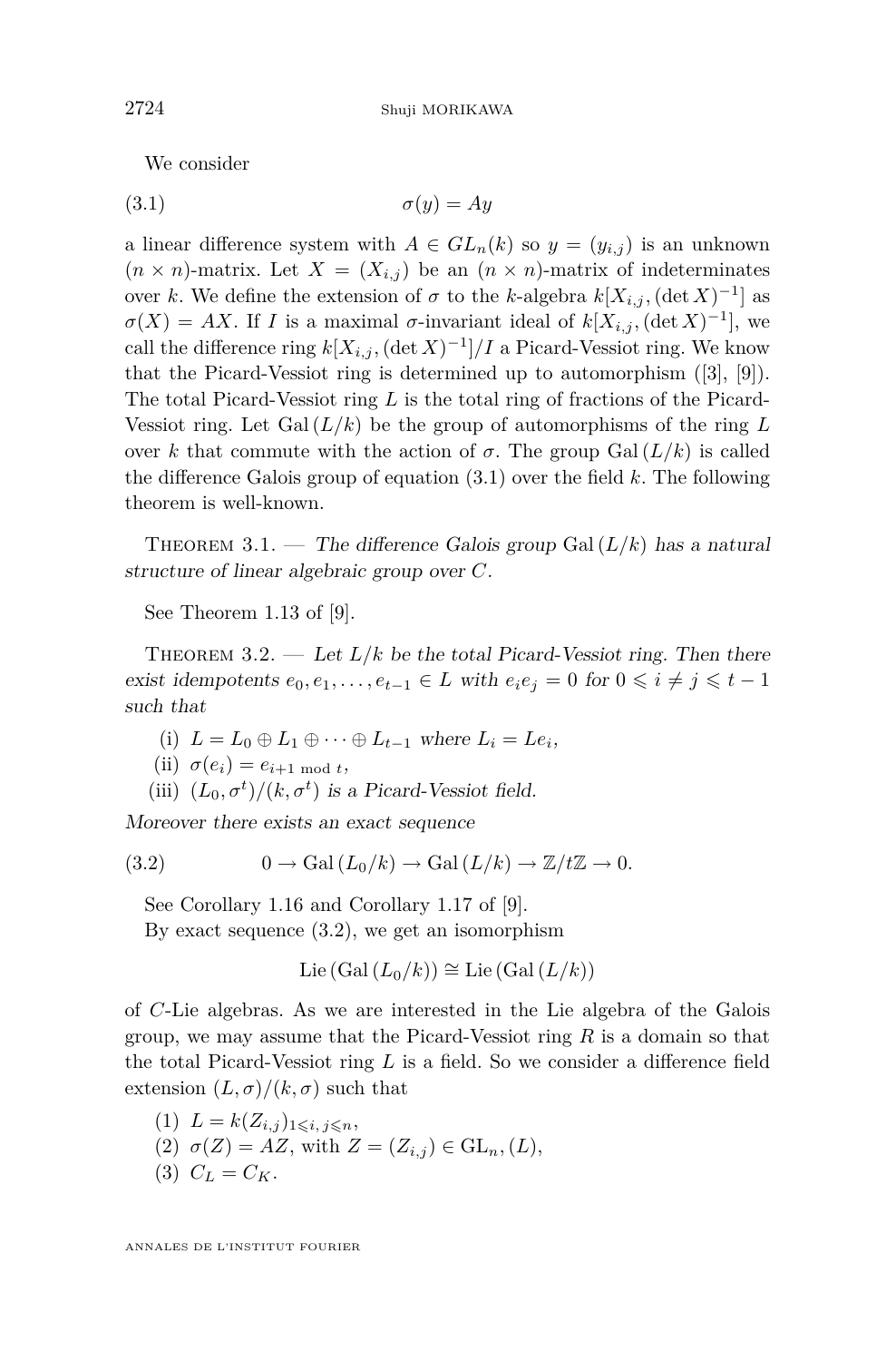<span id="page-17-0"></span>We take a basis  $D_1, D_2, \ldots, D_d$  of the  $L^{\dagger}$ -vector space  $\text{Der}(L^{\dagger}/k^{\dagger})$ . We can state equivalence between the difference Galois group  $Gal (L/k)$  and the infinitesimal Galois group Inf-gal  $(L/k)$  in the following way.

THEOREM 3.3. — Let  $L = k(z_{i,j})/k$  be a Picard-Vessiot field of a linear difference equation  $\sigma(y) = Ay$  so that  $A = (a_{i,j}) \in GL_d(k)$  and  $\sigma((z_{i,j})) = A(z_{i,j})$ . Let Gal  $(L/k)$  be the Galois group of difference Picard-Vessiot theory. Then we have an isomorphism

$$
\operatorname{Lie}\left(\operatorname{Inf}\operatorname{-gal}\left(L/k\right)\right)\cong\operatorname{Lie}\left(\operatorname{Gal}\left(L/k\right)\right)\otimes_{C}L^{\natural}
$$

of  $L^{\dagger}$ -Lie algebras.

Proof. — We define a matrix  $\langle A \rangle = (\langle a_{i,j} \rangle_{k,l}) \in F(\mathbb{N}, M_d(L^{\sharp}))$  by

(3.3) 
$$
\langle A \rangle(n) := \sigma^{n-1}(A)\sigma^{n-2}(A)\cdots \sigma(A)A
$$

for  $n \in \mathbb{N}$ . Then the image of  $Z = (z_{i,j})$  by the universal Euler morphism  $\iota_L : L \to F(\mathbb{N}, L^{\sharp})$  is

$$
\iota_L(Z) = \langle A \rangle Z.
$$

Since  $D(\sigma^n(a_{i,j})) = 0$  for any  $D \in \text{Der}\left(L^{\dagger}/k^{\dagger}\right)$  and  $n \in \mathbb{N}$ , we have

$$
D(\langle A \rangle) = 0.
$$

Moreover we have

$$
\Sigma(\langle A \rangle) = \iota_L(A)\langle A \rangle.
$$

Therefore a ring generated by  $K$  and  $\langle a_{i,j} \rangle_{k,l}$  is closed under the operators of  $\Sigma, D$ , so that  $\mathcal L$  is the ring generated by  $\mathcal K$  and  $\langle a_{i,j} \rangle_{k,l}$ . Let us consider natural group morphisms

$$
p
$$
: Inf-gal  $(L/k)(L^{\dagger}[\varepsilon]/(\varepsilon^2)) \to \text{Inf-gal } (L/k)(L^{\dagger}),$ 

 $q\;:\;\mathrm{Aut}_\sigma((L\otimes_C L^\frac{\mathfrak b}{\varepsilon}](\varepsilon^2))/(k\otimes_C L^\frac{\mathfrak b}{\varepsilon}[\varepsilon]/(\varepsilon^2)))\to \mathrm{Aut}_\sigma(L\otimes_C L^\frac{\mathfrak b}{\varepsilon}/k\otimes_C L^\frac{\mathfrak b}{\varepsilon}).$ Since ker  $q \cong$  Lie (Gal  $(L/k)$ )  $\otimes_C L^{\dagger}$ , by Lemma [1.5](#page-4-0) it is sufficient to prove the group isomorphism

 $ker p ≅ ker q.$ 

An element  $\mu \in \ker q$  defines a  $k \otimes_C L^{\mathfrak{b}}[\varepsilon]/(\varepsilon^2)$ -automorphism of  $L \otimes_C$  $L^{\dagger}[\varepsilon]/(\varepsilon^2)$  so that there exists a matrix  $M_{\mu} \in M_d(L^{\dagger})$  such that

$$
\mu: L \otimes_C L^{\dagger}[\varepsilon]/(\varepsilon^2) \to L \otimes_C L^{\dagger}[\varepsilon]/(\varepsilon^2), \quad (x_{i,j}) \otimes 1 \mapsto (x_{i,j}) \otimes (I_d + \varepsilon M_\mu).
$$

Here  $I_d$  is an unit matrix of degree  $d$ . Now we need the next lemma.

LEMMA 3.4. — Let  $L/k$  be a Picard-Vessiot field. Then the ring  $K$  and the image  $\iota_L(L)$  by the universal Euler morphism  $\iota_L$  are linearly disjoint over the image  $\iota_L(k)$  in the ring  $\mathcal{L}$ .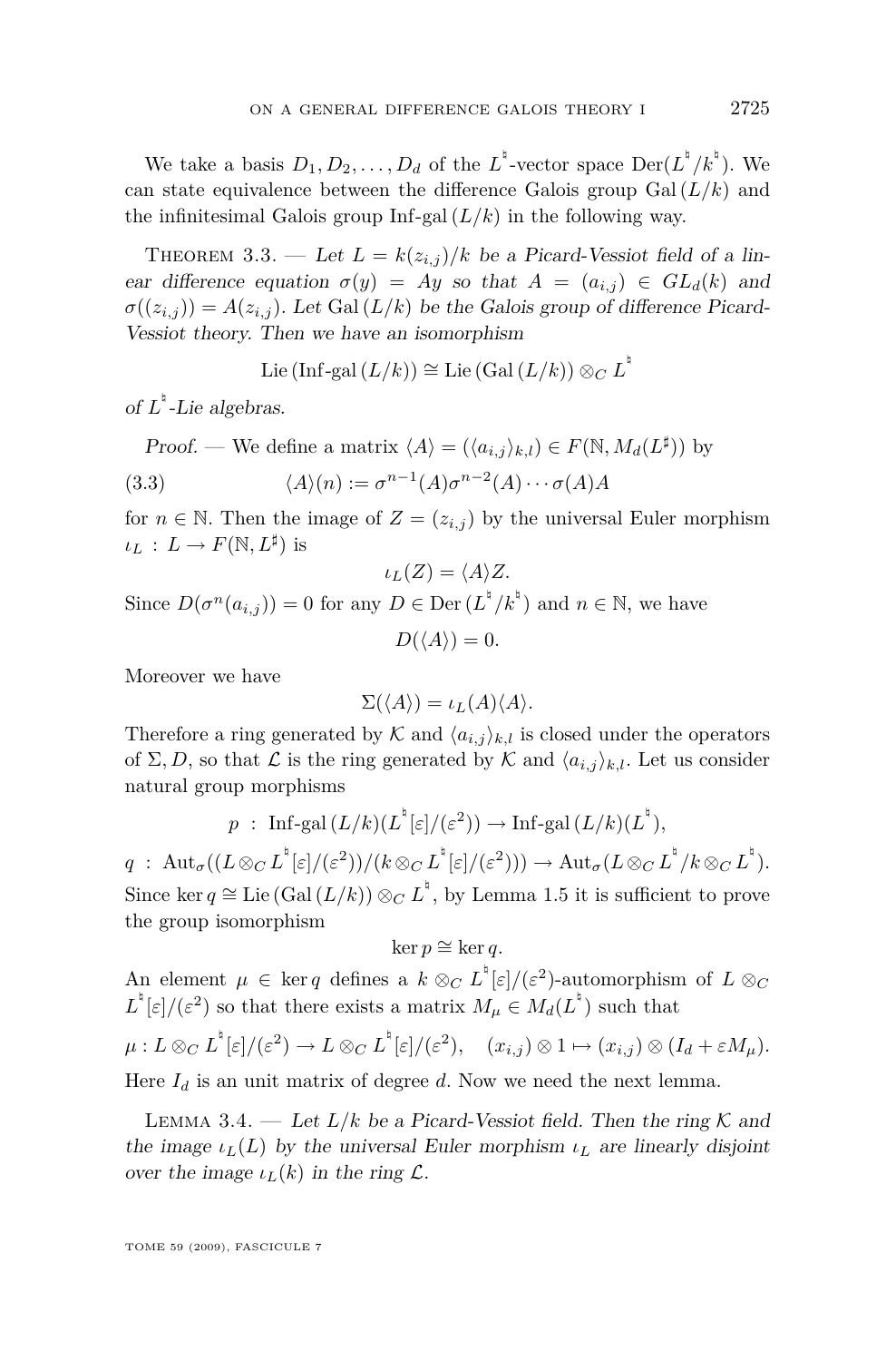We assume Lemma [3.4](#page-17-0) and we continue to prove Theorem [3.3.](#page-17-0) After the proof of Theorem [3.3,](#page-17-0) we prove Lemma [3.4.](#page-17-0)

By Lemma [3.4,](#page-17-0) we have a ring isomorphism

(3.4) 
$$
\mathcal{K} \otimes_{\iota_L(k)} \iota_L(L) \to \mathcal{L}, \quad a \otimes b \mapsto ab.
$$

For the derivation  $D_1, D_2, \ldots, D_d$  over  $\mathcal{L}$ , we define a differential structure over  $K \otimes_{\iota_L(k)} \iota_L(L)$  by

$$
D_i(a \otimes 1) = D_i(a) \otimes 1,
$$
  
\n
$$
D_i(1 \otimes \iota_L((z_{i,j}))) = \iota_L((z_{i,j})) (z_{i,j})^{-1} D_i((z_{i,j})) \in \mathcal{L} \cong \mathcal{K} \otimes_{\iota_L(k)} \iota_L(L)
$$

for  $a \in \mathcal{K}$ . And the difference structure over  $\mathcal{K} \otimes_{\iota_L(k)} \iota_L(L)$  is

$$
\sigma(a\otimes b)=\sigma(a)\otimes \sigma(b).
$$

Then the isomorphism (3.4) is a difference-differential morphism.

The difference automorphism  $\mu$  induces a difference-differential morphism

$$
\rho_{\mu} : \mathcal{L} \cong \mathcal{K} \otimes_{\iota_L(k)} \iota_L(L) \rightarrow \mathcal{L} \hat{\otimes}_{L^{\sharp}} L^{\natural}[\varepsilon]/(\varepsilon^2)[[W]].
$$
  
\n $1 \otimes \iota_L((z_{i,j})) \rightarrow (z_{i,j}) \otimes (I_d + \varepsilon M_{\mu})$   
\n $a \otimes 1 \rightarrow a \otimes 1$ 

Since  $\rho_{\mu} \in \mathcal{F}(L/k)(L^{\dagger}[\varepsilon]/(\varepsilon^2))$ , by Theorem [2.20](#page-14-0) there exists  $\tau_{\mu} \in \text{Inf-gal}$  $(L/k)(L^{\frac{1}{\epsilon}}[\varepsilon]/(\varepsilon^2))$  such that  $\rho_{\mu} = \tau_{\mu} \circ \mathrm{id}_{L^{\frac{1}{\epsilon}}[\varepsilon]/(\varepsilon^2)}$ . Therefore we have a map

(3.5) 
$$
\alpha : \ker q \to \ker p, \quad \mu \mapsto \tau_{\mu}.
$$

Conversely, since  $\tau \in \ker p$  is a difference-differential morphism, there exists a matrix  $M_{\tau} \in M_d(L^{\dagger})$  such that

$$
\tau((z_{i,j})\otimes 1)=(z_{i,j})\otimes (1+\varepsilon M_{\tau}).
$$

So we have a difference  $k \otimes_C L^{\dagger}[\varepsilon]/(\varepsilon^2)$ -automorphism

 $\mu_\tau\,:\, L{\otimes}_C L^{^\natural}[\varepsilon]/(\varepsilon^2) \to L{\otimes}_C L^{^\natural}[\varepsilon]/(\varepsilon^2), \quad \mu_\tau((z_{i,j}){\otimes} 1) = (z_{i,j}){\otimes} (1+\varepsilon M_\tau).$ 

Therefore we have a map

(3.6)  $\beta$  : ker  $p \to \ker q$ ,  $\tau \mapsto \mu_{\tau}$ .

Since maps (3.5) and (3.6) commute with each other, we get

$$
\ker p \cong \ker q.
$$

 $\Box$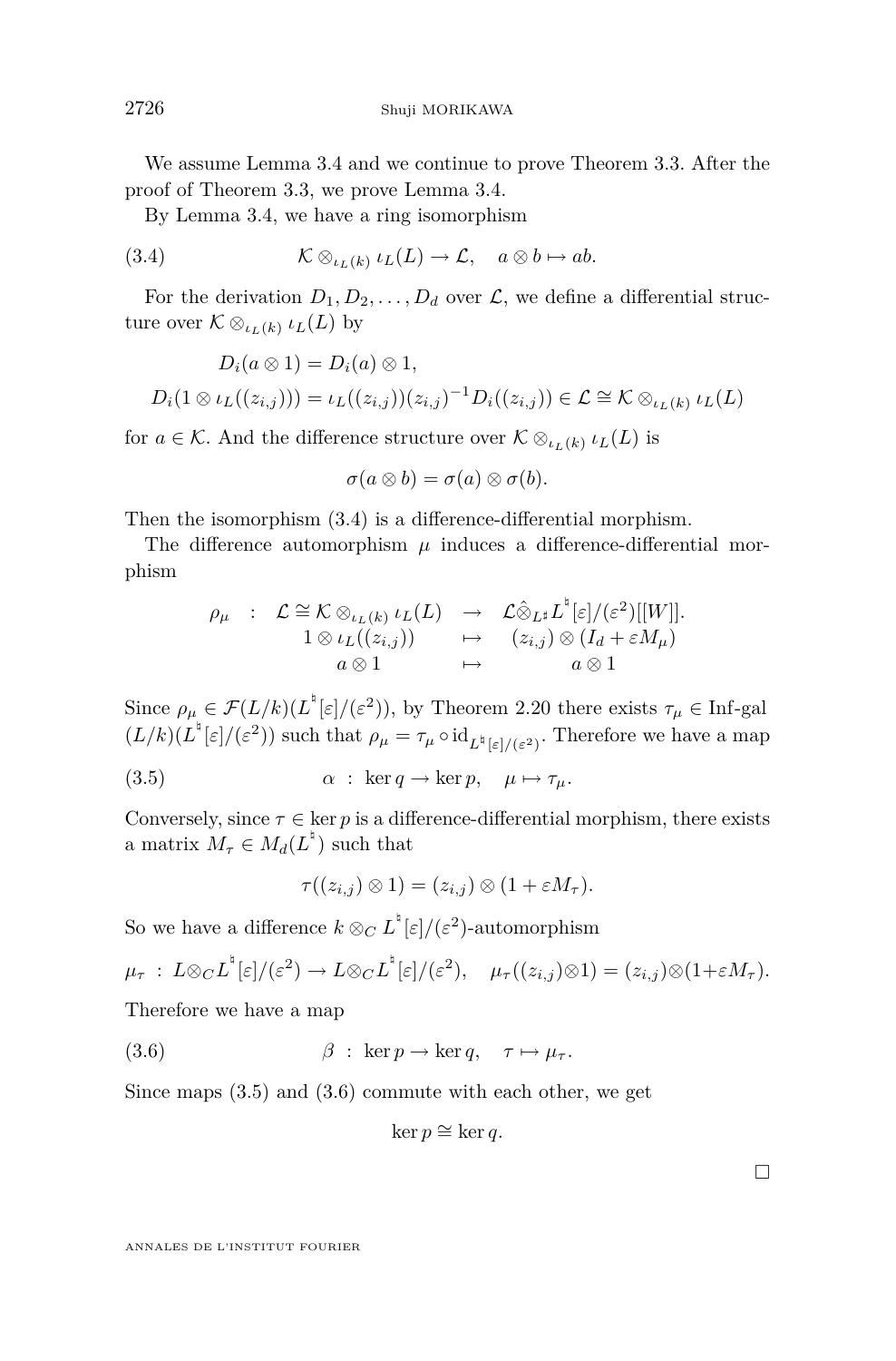<span id="page-19-0"></span>Proof of Lemma [3.4.](#page-17-0) — Let  $a_1, a_2, \ldots, a_n \in L \setminus \{0\}$  be linearly independent over *k* and linearly dependent over *K*. So there exist  $u_i \in K$ ,  $1 \leq i \leq n$ such that

$$
u_1 a_1 + u_2 a_2 + \dots + u_n a_n = 0
$$

and at least one of the  $u_i$ 's is not equal to 0.

Since  $L/k$  is a Picard-Vessiot field, we have  $\mathcal{K} = k \cdot L^{\sharp}$ . Therefore for all  $1 \leq i \leq n$ , there exist  $\alpha_{i,j} \in k$  and  $\beta_j \in L^{\sharp}$  such that

$$
u_i = \sum_j \alpha_{i,j} \beta_j.
$$

Therefore one of the  $\alpha_{i,j}^{\dagger}e^{0}$ . So

$$
\sum_i u_i a_i = \sum_i \left( \sum_j \alpha_{i,j} \beta_j \right) a_i = \sum_j \left( \sum_i \alpha_{i,j} a_i \right) \beta_j.
$$

Since  $a_1, a_2, \ldots, a_n \in L$  are linearly independent over *k*, we have  $\sum_i \alpha_{i,j} a_i^{\dagger} e_0$ for a certain *j*. So there exist  $d_1, d_2, \ldots, d_m \in L$  such that linearly independent over *k* and

$$
(3.7) \t\t\t c_1d_1 + c_2d_2 + \cdots + c_md_m = 0
$$

for certain  $c_i \in L^{\sharp} \backslash 0$ . Here *m* is a minimum number satisfying the above condition. Since L and  $L^{\sharp}$  are fields, we have from (3.7)

 $1 + c_2d_2 + \cdots + c_md_m = 0$ 

for  $c_i \in L^{\sharp}$  and  $d_i \in L$ . Therefore we have

$$
c_2(d_2 - \phi(d_2)) + \cdots + c_m(d_m - \phi(d_m)) = 0.
$$

By the minimality of *m*, we get

$$
d_i \in L \cap L^{\sharp} = C_L = C_k \subset k.
$$

This is contradiction to  $d_1, d_2, \ldots, d_m$  are linearly independent over  $k$ .  $\Box$ 

#### **4. Surjection conjecture**

In our theory, we can not expect Galois correspondence. In Galois theory of algebraic equations, the following surjection theory is as useful as Galois correspondence, for example to prove that we can not solve general quintic equation by extraction of radicals and the arithmetic operations *±, ×, ÷*.

THEOREM  $4.1.$  — Let  $L/M/k$  be a tower of Galois extensions. Then we have a surjective group morphism Gal  $(L/k) \rightarrow$  Gal  $(M/k)$ .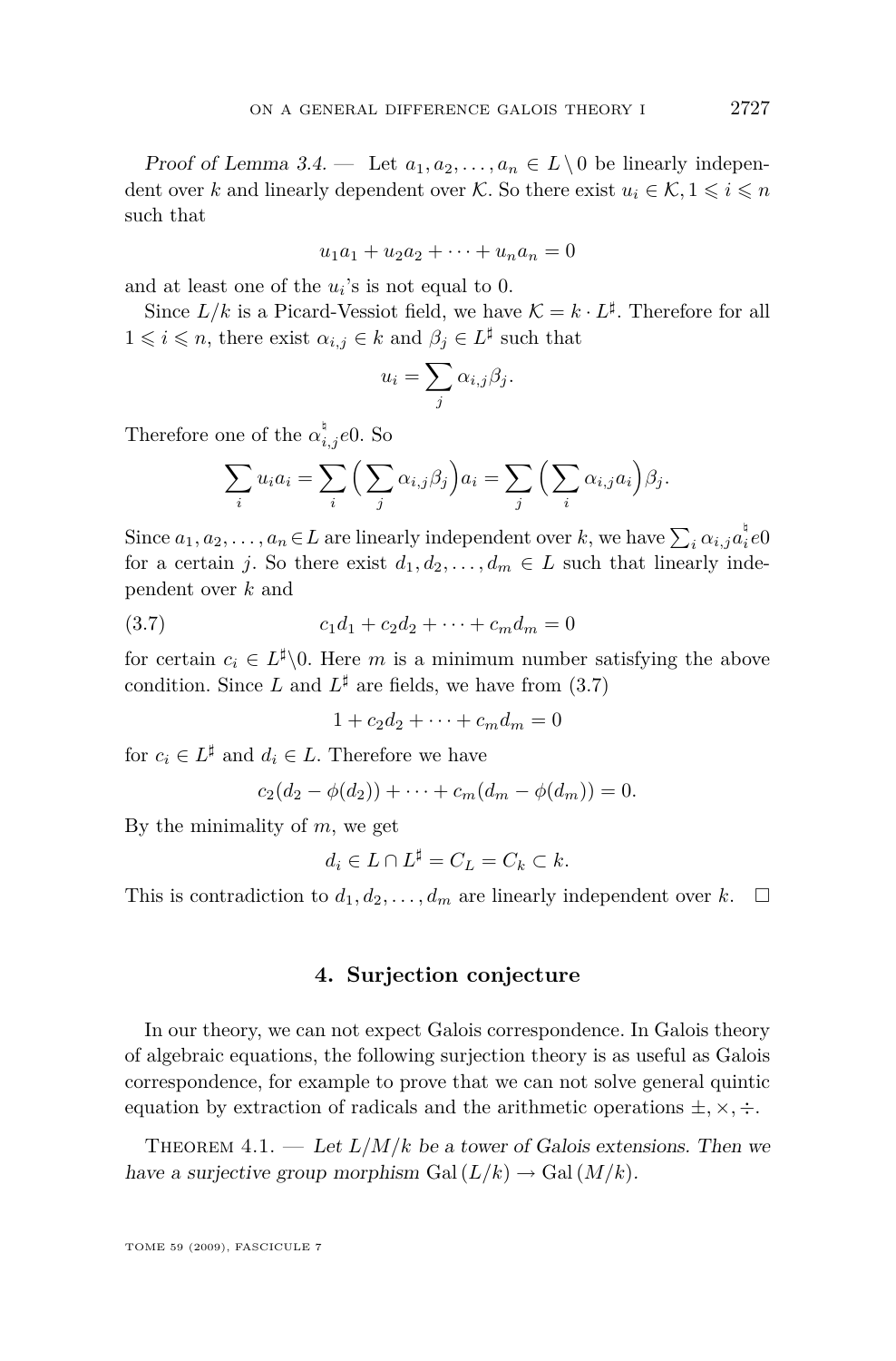<span id="page-20-0"></span>For a tower of difference field extensions  $L/M/k$ , it is natural to expect an analogous result for Inf-gal  $(L/k) \rightarrow \text{Inf-gal}(M/k)$ .

Let  $\mathcal{M}_1$ (resp.  $\mathcal{K}_1$ ) be the difference-differential ring of  $F(\mathbb{N}, M^{\sharp})$  generated by the image of the universal Euler morphism  $\iota_M(M)$  (resp.  $\iota_M(k)$ ) and  $M^{\sharp}$ . Let  $D_1, D_2, \ldots, D_n$  be a basis of the  $M^{\sharp}$ -vector space Der  $(M^{\sharp}/k^{\sharp})$ . Let  $D_1, D_2, \ldots, D_n, D_{n+1}, \ldots, D_d$  be a basis of the  $L^\natural$ -vector space  $\mathrm{Der}\, (L^\natural)$  $/k^{\frac{1}{2}}$ . By these derivations, we can construct the Galois hull  $\mathcal{L}/\mathcal{K}$  of  $L/k$ . We denote by  $M$  the difference-differential subring of  $L$  generated by the image  $\iota_L(M)$  of the Euler morphism and  $L^{\sharp}$ . Then we get the differencedifferential isomorphism

$$
\mathcal{M}\cong \mathcal{M}_1\otimes_{M^\sharp}L^\sharp.
$$

Therefore for an  $L^{\dagger}$ -algebra *A* and a morphism  $f \in \mathcal{F}(L/k)(A)$  so that  $f$ :  $\mathcal{L} \to \mathcal{L} \otimes_{L^{\sharp}} A[[W]],$  the restriction  $f|_{\mathcal{M}_1 \otimes_{m^{\sharp}} L^{\sharp}}$  to  $\mathcal{M}_1 \otimes_{M^{\sharp}} L^{\sharp}$  is considered as an element of  $\mathcal{F}(M/k)(A)$ . So we have a map  $\mathcal{F}(L/k)(A) \to \mathcal{F}(M/k)(A)$ . By Theorem [2.20,](#page-14-0)  $\left(\text{Inf-gal}(L/k)(A), \mathcal{F}(L/k)(A)\right)$  is a principal homogeneous space. Therefore we can define a functorial group morphism

Inf-gal 
$$
(L/k)(A) \to \text{Inf-gal}(M/k)(A)
$$
.

CONJECTURE 4.2. — The canonical morphism Lie (Inf-gal  $(L/k)$ )  $\rightarrow$ Lie (Inf-gal  $(M/k)$ ) is surjective.

#### **5. Examples**

DEFINITION 5.1. — Let *A* be a set and  $u \in F(\mathbb{N}, A)$  so that *u* is a function on  $\mathbb N$  with values in *A*. We denote the function  $u : \mathbb N \to A$  by a matrix

$$
\left(\begin{array}{cccc}0&1&2&\cdots&n&\cdots\\u(0)&u(1)&u(2)&\cdots&u(n)&\cdots\end{array}\right)
$$

*.*

We denote the constant function  $v : \mathbb{N} \to A$  so that  $v(n) = a$  for all  $n \in \mathbb{N}$ by *a*. Namely

$$
a = \left(\begin{array}{cccccc} 0 & 1 & 2 & \cdots & n & \cdots \\ a & a & a & \cdots & a & \cdots \end{array}\right).
$$

We give three examples here. The reader finds extensive examples in section 5 of the second part [\[8\]](#page-24-0).

Example 5.2. — Let *L* be the rational function field  $\mathbb{C}(x)$  of 1-variable *x* over the complex number field C. For a non-zero complex number *a* satisfying  $a^n \neq 1$  for all  $n \geq 2$ , we consider a C-morphism

$$
\sigma: L \to L, \quad x \mapsto ax.
$$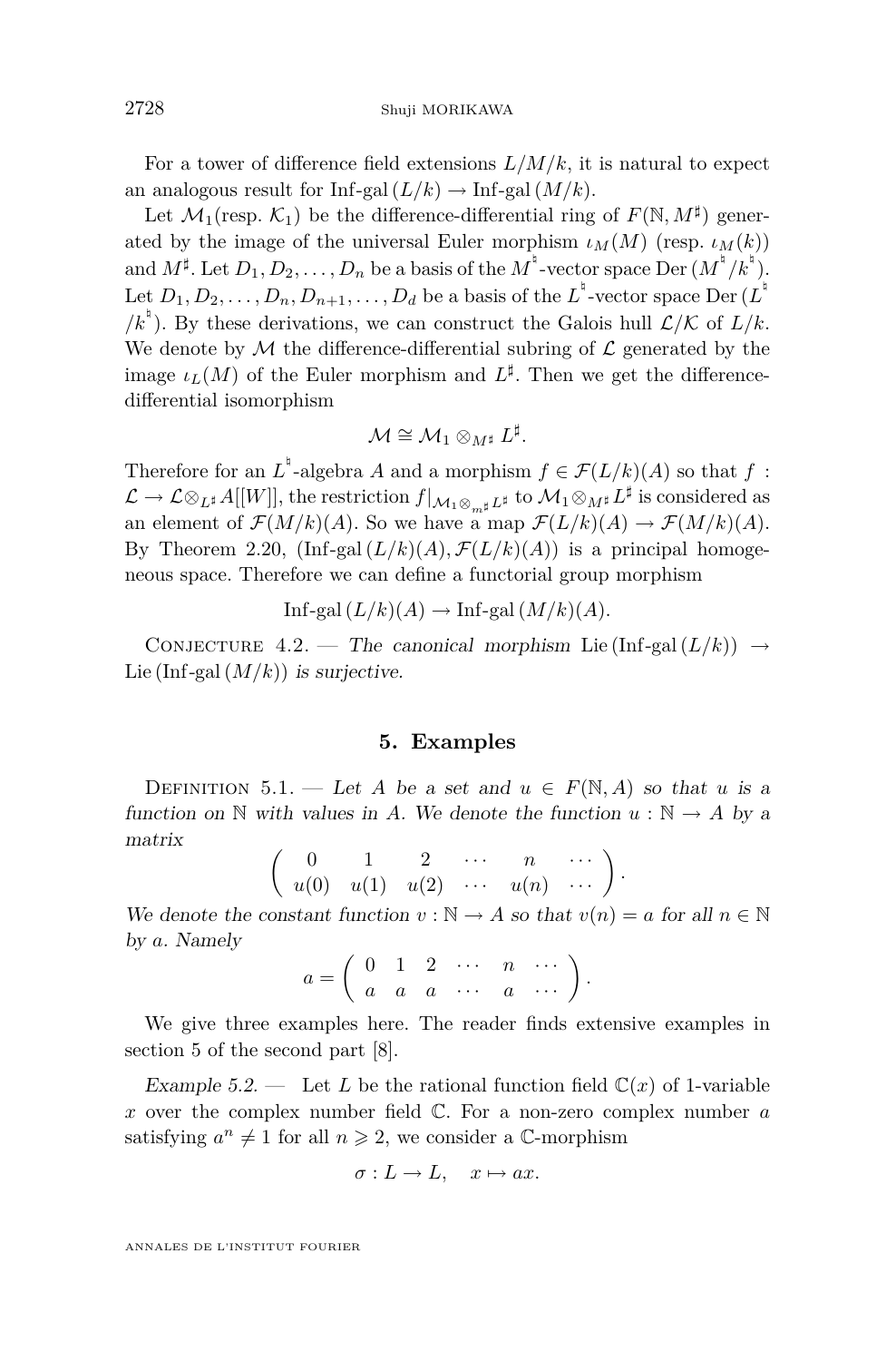<span id="page-21-0"></span>So  $(L, \sigma)/(k, \mathrm{Id}_k) = (\mathbb{C}, \mathrm{Id}_{\mathbb{C}})$  is a difference field extension. In particular, the extension is a Picard-Vessiot extension. We calculate the Galois group of  $(L, \sigma)/(k, \text{Id}_k)$ . Since transcendence degree of  $L/k$  is 1, we choose  $d/dx \in$ Der  $(L/k)$  that spands the *L*-vector space Der  $(L/k)$ .

First, we determine the Galois hull  $\mathcal{L}/\mathcal{K}$ . Since  $\mathcal K$  is generated by the image  $\iota_L(k)$  of *k* by the universal Euler morphism  $\iota_L$  and the field  $L^{\sharp}$ of constant functions of the difference ring  $F(\mathbb{N}, L^{\sharp})$ , we get  $\mathcal{K} = \mathbb{C}(x)^{\sharp}$ . Moreover since  $\mathcal{L}$  is a difference-differential subring of  $F(\mathbb{N}, L^{\dagger})$  generated by the image  $\iota_L(L)$  and the constant filed  $L^{\sharp}$ , we investigate the image of *x* by the universal Euler morphism.

The image of  $x \in L$  by the universal Euler morphism  $\iota_L$  is

$$
\iota_L(x) = \begin{pmatrix} 0 & 1 & 2 & \cdots & n & \cdots \\ x & ax & a^2x & \cdots & a^nx & \cdots \end{pmatrix}
$$

$$
= \begin{pmatrix} 0 & 1 & 2 & \cdots & n & \cdots \\ 1 & a & a^2 & \cdots & a^n & \cdots \end{pmatrix} \cdot x
$$

$$
= \langle a \rangle x.
$$

Here  $x$  means the constant function with value  $x$  and  $\cdot$  is the product in the ring  $F(\mathbb{N}, L^{\sharp})$  and the function  $\langle a \rangle \in F(\mathbb{N}, L^{\sharp})$  is  $\langle a \rangle(n) = a^{n}$  for  $n \in \mathbb{N}$ . Since  $\sigma(\langle a \rangle) = a \cdot \langle a \rangle$  and  $d/dx \langle a \rangle = 0$ , a ring generated by  $L^{\sharp}$  and  $\langle a \rangle$ is closed by  $\sigma$  and  $d/dx$ . Therefore the Galois hull  $\mathcal L$  is generated by  $\langle a \rangle$ and *K*. So  $K = \mathbb{C}(x)^\sharp$  and  $\mathcal{L} = \mathbb{C}(x)^\sharp \iota_L(L)$ . We calculate the Lie algebra Lie (Inf-gal  $(L/k)$ ). By Theorem [2.20,](#page-14-0) (Inf-gal  $(L/k)$ ,  $\mathcal{F}(L/k)$ ) is a principle homogeneous space. So we can determine  $\text{Inf-gal}(L/k)$  by considering  $\mathcal{F}(L/k)$ . The Lie algebra of Lie (Inf-gal  $(L/k)$ ) is the kernel of

Inf-gal 
$$
(L/k)(L^{\mathfrak{h}}[\varepsilon]/(\varepsilon^2)) \to \text{Inf-gal}(L/k)(L^{\mathfrak{h}})
$$

by section [1.](#page-2-0)

Let  $f: \mathcal{L} \to F(\mathbb{N}, L^{\mathfrak{h}}[\varepsilon]/(\varepsilon^2)[[W]])$  be an element of  $\mathcal{F}(L/k)(L^{\mathfrak{h}}[\varepsilon]/(\varepsilon^2)).$ Then since  $f$  commutes with  $\sigma$ , we have

$$
\sigma(\iota_L(x)^{-1} f(\iota_L(x))) = (\sigma(\iota_L(x)))^{-1} f(\sigma(\iota_L(x)))
$$
  
=  $(a\iota_L(x))^{-1} f(a\iota_L(x))$   
=  $\iota_L(x)^{-1} f(\iota_L(x)).$ 

Therefore  $(\iota_L(x))^{-1} f(\iota_L(x))$  is a constant of  $\sigma$ . So there exists a constant map  $\alpha : \mathbb{N} \to A[[W]]$  such that  $f(\iota_L(x)) = \alpha \iota_L(x)$ .

Moreover *f* commutes with the derivation *d/dx*. So we get

(5.1) 
$$
\frac{d}{dW}f(\iota_L(x)) = f\left(\frac{d}{dx}\iota_L(x)\right) = f\left(\frac{1}{x}\iota_L(x)\right) = \frac{1}{x}\alpha\iota_L(x).
$$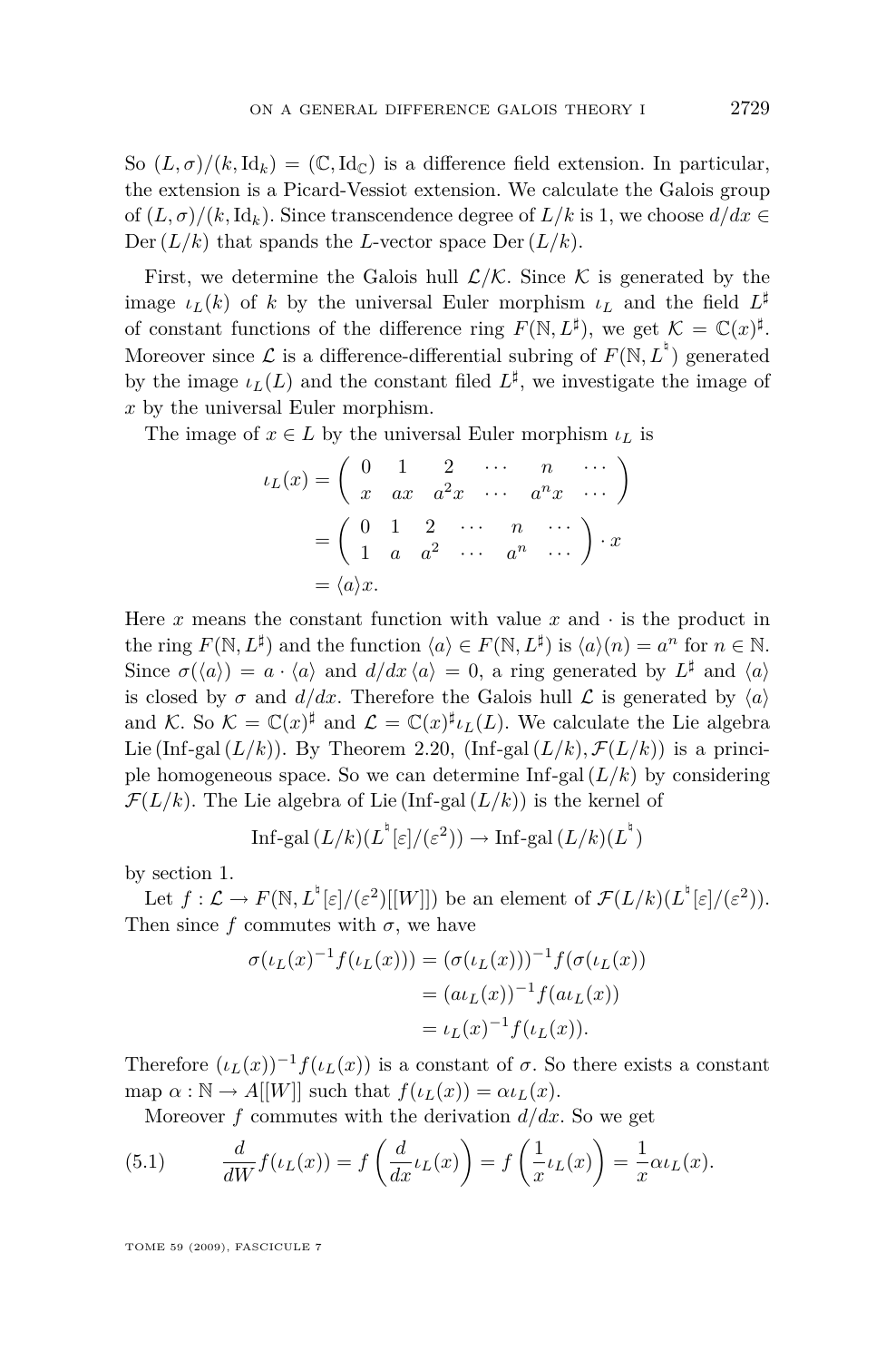<span id="page-22-0"></span>On the other hand, we have

(5.2) 
$$
\frac{d}{dW} f(\iota_L(x)) = \frac{d}{dW} (\alpha \iota_L(x)) = \frac{d\alpha}{dW} \iota_L(x) + \alpha \left( \frac{d}{dW} \iota_L(x) \right)
$$

$$
= \frac{d\alpha}{dW} \iota_L(x) + \alpha \frac{1}{x} \iota_L(x).
$$

By  $(5.1)$  and  $(5.2)$ , we get

$$
\frac{d\alpha}{dW} \iota_L(x) = 0
$$

and since  $\iota_L(x)$  is invertible, we have

$$
\frac{d\alpha}{dW} = 0.
$$

 $\text{Namely } \alpha \text{ is independent of } W. \text{ Since } f \equiv \text{id}_{L^{\natural}[\varepsilon]/(\varepsilon^2)} \mod F(\mathbb{N}, \varepsilon L^{\natural}[[W]]),$ there exists  $\mu \in L^{\dagger}$  such that  $f(\iota_L(x)) = (1 + \varepsilon \mu)\iota_L(x)$ . This means the Lie algebra of the infinitesimal Galois group of  $(L, \sigma)/(k, \text{Id}_k)$  is 1-dimensional.

Example 5.3. — Let *L* be the rational function field  $\mathbb{C}(x, y)$  in two variables *x, y*. We consider the C-morphism  $\sigma : L \to L$  given by  $x \mapsto$  $2x$  and  $y \mapsto xy$ , so  $(L, \sigma)/(k, \text{Id}_k) := (\mathbb{C}, \text{Id}_{\mathbb{C}})$  is the difference extension field. Since the transcendence degree of  $L/k$  is 2, we choose  $d/dx, d/dy \in$ Der  $(L/k)$  so that  $\left[\frac{d}{dx}, \frac{d}{dy}\right] = 0$  and  $\left\{\frac{d}{dx}, \frac{d}{dy}\right\}$  spans the  $L^{\frac{b}{2}}$ -vector space Der  $(L^{\natural}/k^{\natural})$ .

Now, we consider the image of  $x, y$  by the universal Euler morphism  $\iota_L$ to seek the Galois hull  $\mathcal{L}/\mathcal{K}$  of  $(L, \sigma)/(k, \mathrm{Id}_k)$ . The image of x, y are

$$
\iota_L(x) = \left( \begin{array}{cccccc} 0 & 1 & 2 & \cdots & n & \cdots \\ x & 2x & 2^2x & \cdots & 2^nx & \cdots \end{array} \right)
$$

and

$$
\iota_L(y) = \begin{pmatrix} 0 & 1 & 2 & \cdots & n & \cdots \\ y & xy & 2x^2y & \cdots & 2^{\frac{1}{2}n(n-1)}x^ny & \cdots \end{pmatrix}.
$$

So we have the following conditions. (5.3)

$$
\begin{cases}\nx\frac{d}{dx}(\iota_L(x)) = \iota_L(x), \\
y\frac{d}{dy}(\iota_L(x)) = 0, \\
\end{cases}\n\begin{cases}\nx\frac{d}{dx}(\iota_L(y)) = 1_A \cdot \iota_L(y), \\
y\frac{d}{dy}(\iota_L(y)) = \iota_L(y), \\
\end{cases}\n\begin{cases}\n\sigma(\iota_L(x)) = 2 \cdot \iota_L(x), \\
\sigma(\iota_L(x)) = \iota_L(x) \cdot \iota_L(y).\n\end{cases}
$$

Here  $1_A \in F(\mathbb{N}, L^{\mathbb{N}})$  denotes the function  $1_A(n) = n$  for  $n \in \mathbb{N}$ . So we get  $(d/dx) 1_A = (d/dy) 1_A = 0$  and  $\sigma(1_A) = 1_A + 1$ . The Galois hull  $\mathcal L$  is the difference-differential subring of  $F(\mathbb{N}, L^{\sharp})$  generated by  $\iota_L(x), \iota_L(y), 1_A, \mathcal{K}$ . Thus we have  $\mathcal{K} = \mathbb{C}(x, y)^\sharp$  and  $\mathcal{L} = \mathcal{K}(\iota_L(x), \iota_L(y), 1_A)$ .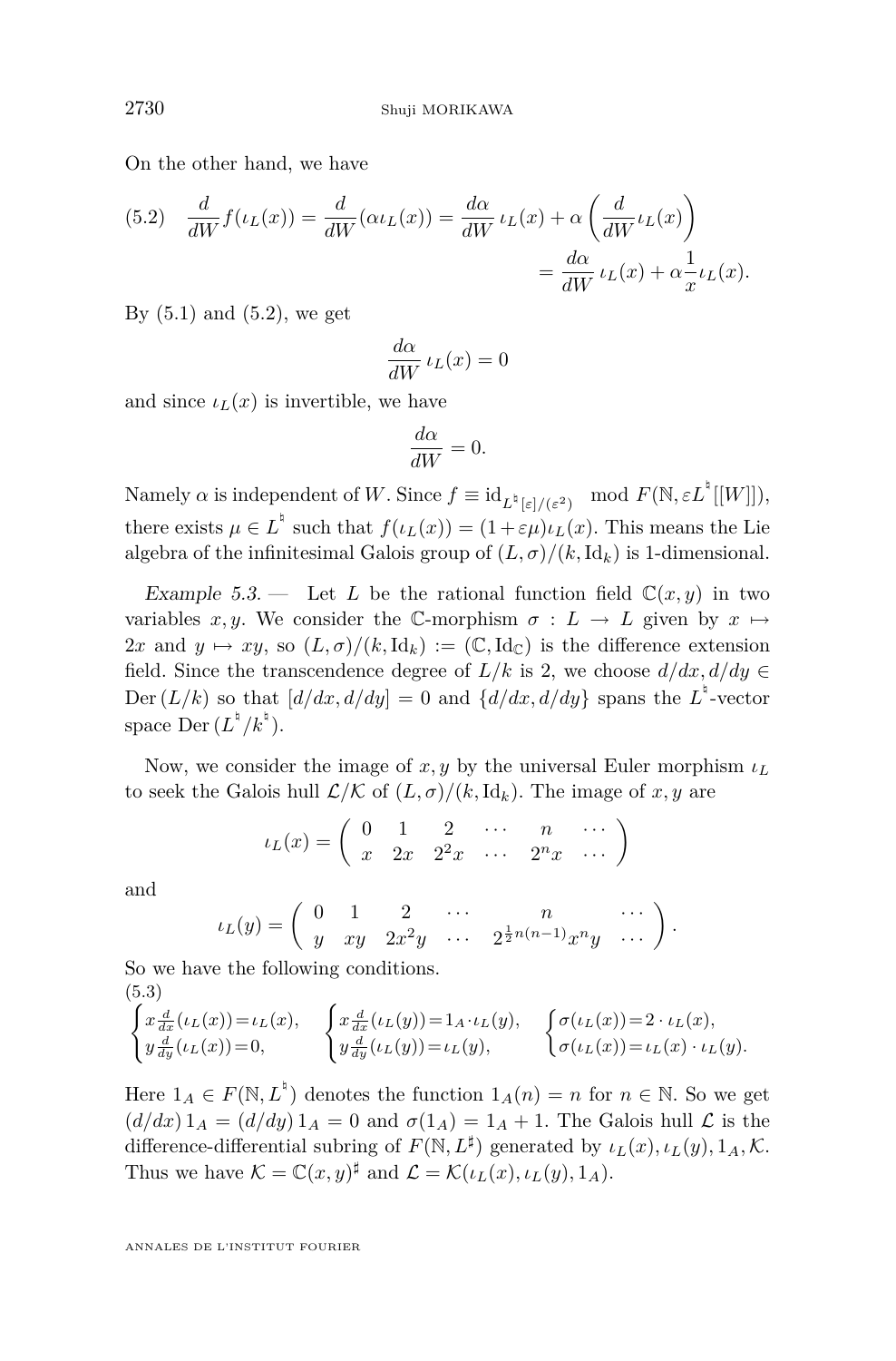As in Example [5.2,](#page-20-0) we consider  $\mathcal{F}(L/k)$  to calculate the Lie algebra of Inf-gal  $(L/k)$ .

Let  $f \in \mathcal{F}(L/k)(L^{\dagger}[\varepsilon]/(\varepsilon^2))$ . Then by constraints [\(5.3\)](#page-22-0) and  $f \equiv id$  $\mod F(\mathbb{N}, \varepsilon L^{\dagger}[[W]]),$  we get

$$
\begin{cases}\nf(\iota_L(x)) = \iota_L(x)(1 + \varepsilon \mu), \\
f(\iota_L(y)) = \iota_L(y)(1 + \varepsilon (\eta + 1_A \mu + \nu(x - 1)) \log(1 + \frac{x}{x}))), \\
f(1_A) = 1_A + \varepsilon^{\nu} u.\n\end{cases}
$$

Here  $\mu, \nmid u, \eta$  are elements of  $L^{\nmid}$ . Since (Inf-gal  $(L/k), \mathcal{F}(L/k)$ ) is a principle homogeneous space by Theorem [2.20,](#page-14-0) we know that the dimension of Lie algebra of Inf-gal  $(L/k)$  is 3.

Let *M* be the rational function field  $\mathbb{C}(x)$  of 1-variable *x*. Since the restriction of  $\sigma$  to *M* is a *k*-morphism over *M*,  $(M, \sigma)$  is the difference fields. So we have the difference field extension  $(M, \sigma)/(k, \text{Id}_k) = (\mathbb{C}, \text{Id}_{\mathbb{C}})$  and  $(L, \sigma)/(M, \sigma)$ . Since both difference extensions are Picard-Vessiot extensions, we can show that the difference Galois groups are Gal  $(M/k) \cong \mathbb{G}_m$ and Gal  $(L/M) \cong \mathbb{G}_m$ . So by Theorem [3.3,](#page-17-0) we have dim(Lie Inf-gal  $(M/k)$ )  $= 1$  and dim(Lie Inf-gal  $(L/M)$ ) = 1. Therefore we have an inequality

$$
3 = \dim(\text{Lie Inf-gal}(L/k))^{\dagger} e \dim(\text{Lie Inf-gal}(L/M)) + \dim(\text{Lie Inf-gal}(M/k)) = 2.
$$

Example  $5.4.$  — The reader finds this example in Example  $5.3$  of the second part [\[8\]](#page-24-0). Let L be the rational function field  $\mathbb{C}(x)$  in one variable *x*. We define a C-morphism  $\sigma: L \to L$  by  $\sigma(x) = x^2$ . Then we consider the difference field extension  $(L, \sigma)/(k, \text{Id}_k) := (\mathbb{C}, \text{Id}_{\mathbb{C}})$ . We choose the derivation  $d/dx$  as a basis of the *L*-vector space Der  $(L/\mathbb{C})$ . The image of *x* by the universal Euler morphism  $\iota_L$  is

$$
\iota_L(x) = \left( \begin{array}{cccccc} 0 & 1 & 2 & \cdots & n & \cdots \\ x & x^2 & x^{2^2} & \cdots & x^{2^n} & \cdots \end{array} \right).
$$

So we get  $x(d/dx)\iota_L(x) = 2^G\iota_L(x)$  and  $\sigma(\iota_L(x)) = (\iota_L(x))^2$ , where  $2^G \in$  $F(\mathbb{N}, L^{\sharp})$  is the function such that  $2^{G}(n) = 2^{n}$  for  $n \in \mathbb{N}$ . Since  $(d/dx)2^{G} =$ 0 and  $\sigma(2^G) = 2 \cdot 2^G$ , the Galois hull  $\mathcal{L}/\mathcal{K}$  is given by  $\mathcal{K} = \mathbb{C}(x)^\sharp$  and  $\mathcal{L} = \mathcal{K}(\iota_L(x), 2^G).$ 

Let  $f \in \mathcal{F}(L/k)(L^{\dagger}[\varepsilon]/(\varepsilon^2))$ . Then by the constraints of  $\iota_L(x)$  and  $2^G$ , we get

$$
\begin{cases} f(\iota_L(x)) = \iota_L(x)(1 + \varepsilon 2^G(\mu + \frac{1}{u}\mu \log(1 + \frac{x}{x}))), \\ f(2^G) = 2^G(1 + \varepsilon^{\frac{1}{u}}u) \end{cases}
$$